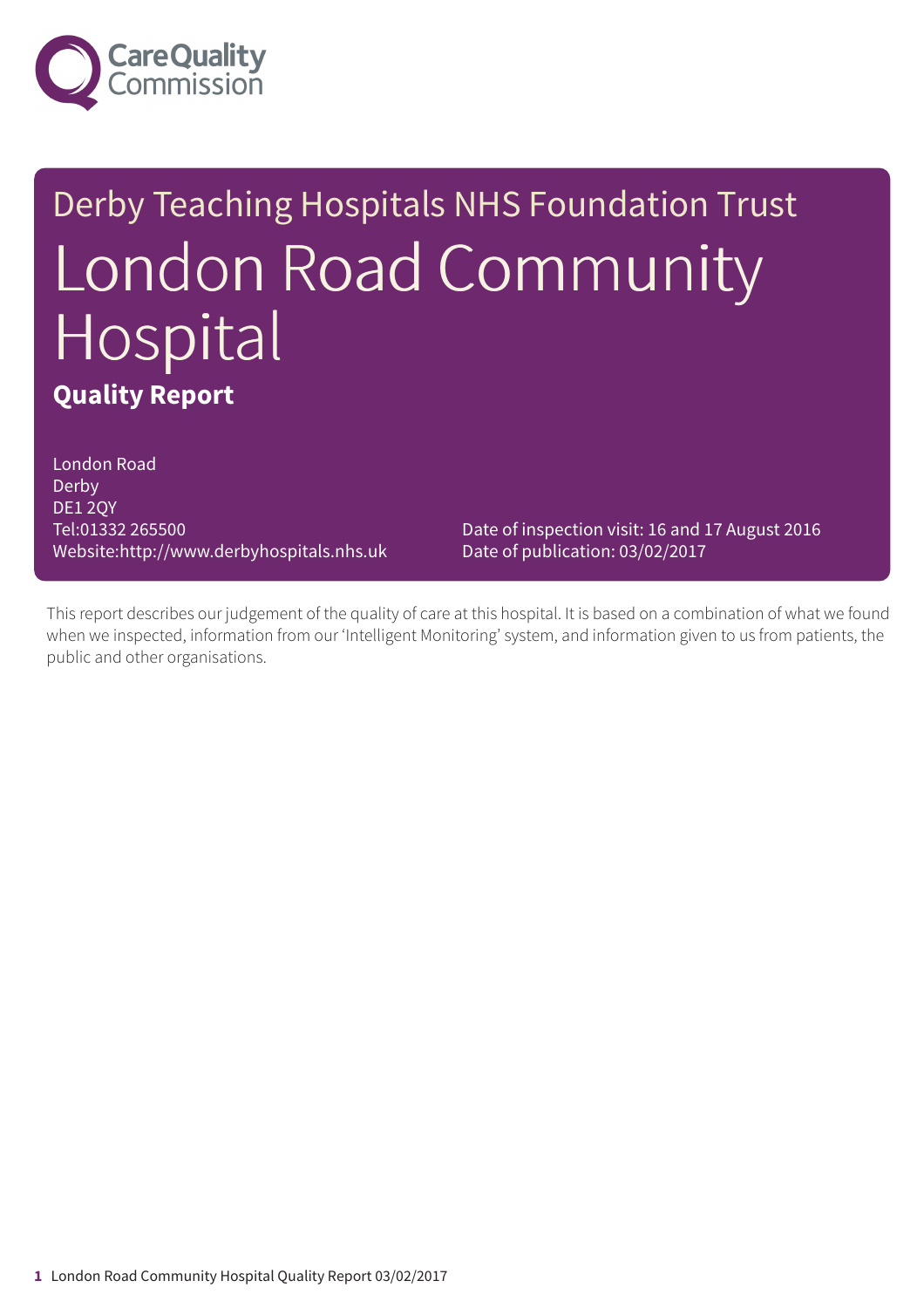# Summary of findings

### **Letter from the Chief Inspector of Hospitals**

Derby Teaching Hospitals NHS Foundation Trust serves a population of over 600,000 people in and around Southern Derbyshire.

The trust has two hospitals, the Royal Derby Hospital, an acute teaching hospital and London Road Community Hospital. Derby Teaching Hospitals NHS Foundation Trust is one of the largest employers in the region with a workforce in excess of 8,000 staff.

Derby Teaching Hospitals NHS Foundation Trust is registered to provide the following Regulated Activities:

- Assessment or medical treatment for persons detained under the Mental Health Act 1983
- Diagnostic and screening procedures
- Maternity and midwifery services
- Surgical Procedures
- Termination of pregnancies
- Treatment of disease, disorder or injury

London Road Community Hospital was inspected on 16 and 17 August 2016.

This inspection was a focused follow up inspection of following our comprehensive inspection in December 2014.There had been compliance actions issued against this provider at the time of our last inspection, these were issued under 2010 regulations, which were superseded by new regulations in 2014. These are now known as requirement notices. At this inspection, we inspected the key question of safe in medical care (including older people's care)and the key question of effective in end of life care to ensure the service was complaint with the requirement notices we issued at our last inspection. We did not rate the trust overall.

Our key findings were as follows:

- Care and treatment of patients at the end of their lives was effective and delivered in line with legislation and evidence based standards.
- Staff had good access to both the specialist palliative care team and access to comprehensive online information to support them to deliver care to patients at the end of their lives.
- Decisions made regarding cardiopulmonary resuscitation were made in line with the trust's policy and the Mental Capacity Act 2005 in the majority of cases.
- There was a good track record in safety, and an open culture, for reporting incidents and evidence of lessons learnt.
- Staffing levels and skill mix were planned, implemented and reviewed to keep patients protected from avoidable harm.
- Staff took appropriate steps to reduce the risk of hospital-acquired infections. Equipment was readily available and medicines were managed and stored safely.

#### However

- There was a lack of storage across all of the wards and bathrooms were being used as store rooms.
- Solutions and items which had the potential to cause harm to patients were not always stored appropriately.
- Staff were not familiar with the major incident and business continuity plan and their roles within these.

**Professor Sir Mike Richards Chief Inspector of Hospitals**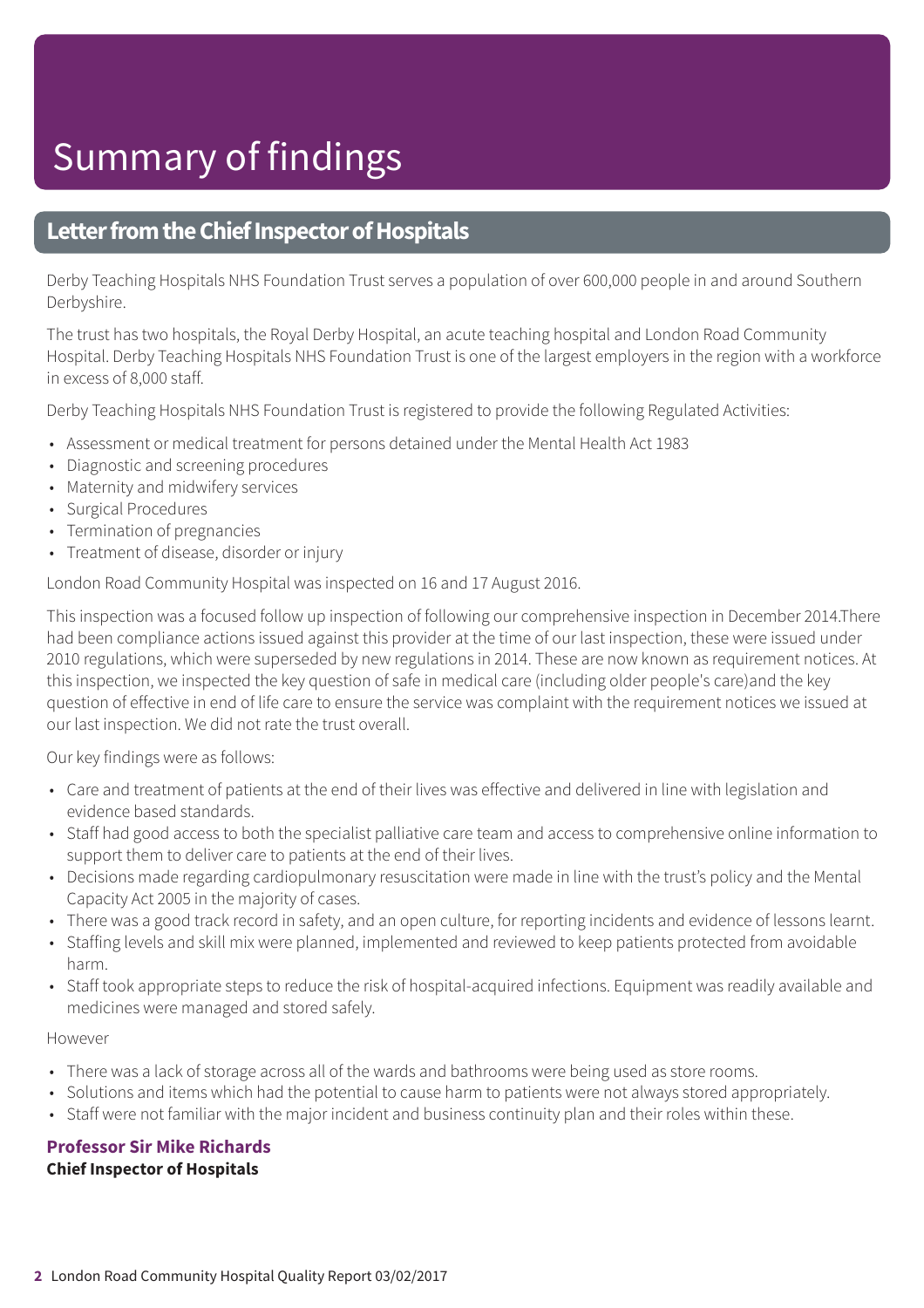

# London Road Community Hospital **Detailed findings**

**Services we looked at** Medical care (including older people's care); End of life care.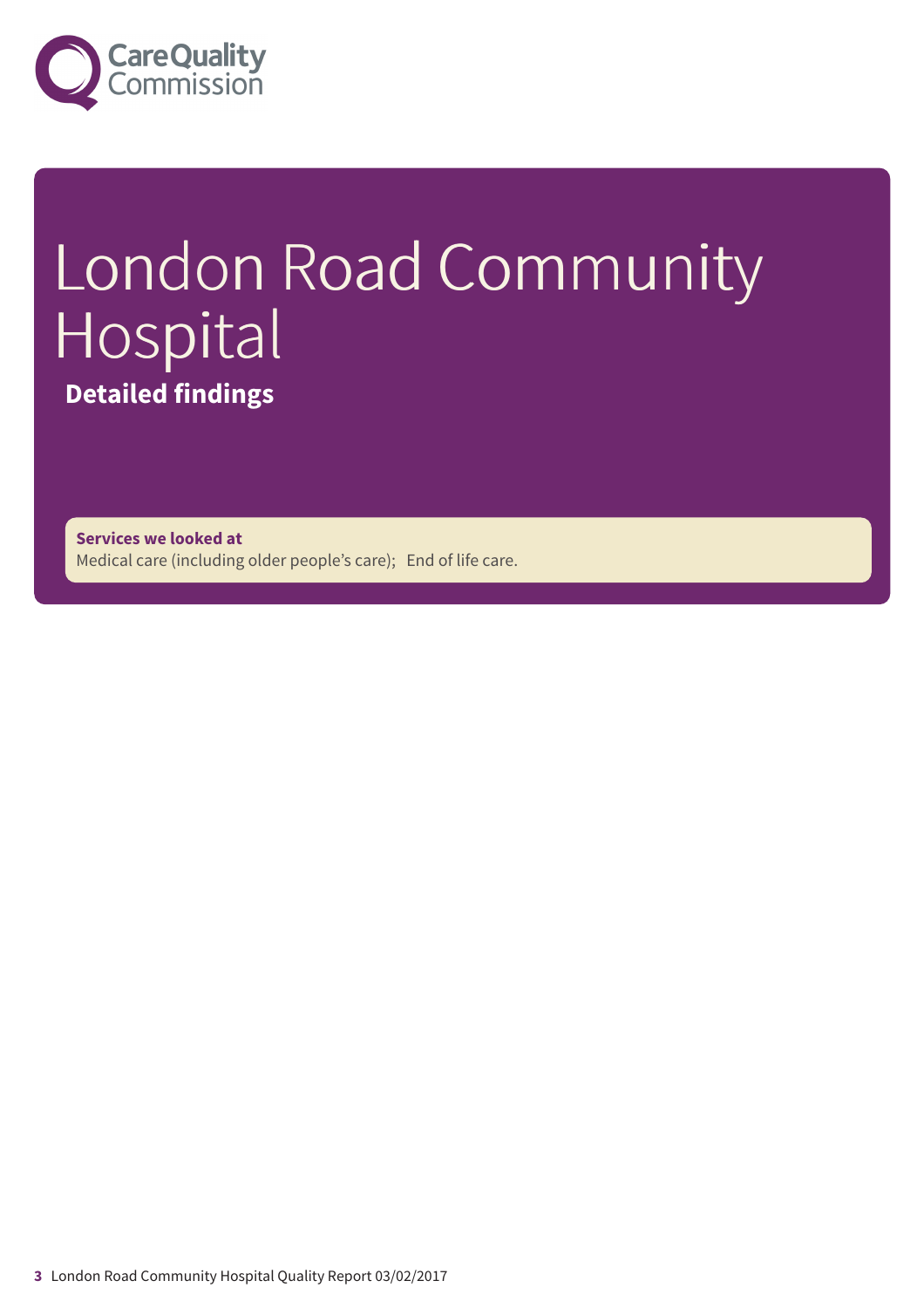# Detailed findings

### **Contents**

| Detailed findings from this inspection              | Page           |
|-----------------------------------------------------|----------------|
| Background to London Road Community Hospital        | $\overline{4}$ |
| Our inspection team                                 | $\overline{4}$ |
| How we carried out this inspection                  | $\overline{4}$ |
| Facts and data about London Road Community Hospital | 5              |
| Our ratings for this hospital                       | 5              |

### **Background to London Road Community Hospital**

London Road Community Hospital is part of Derby Teaching Hospitals NHS Foundation Trust. The trust serves a population of over 600,000 people in and around Southern Derbyshire. It is one of the largest employers in the region with a workforce in excess of 8,000 staff.

London Road Community Hospital was inspected on 16 and 17 August 2016.

This inspection was a focused follow up inspection of following our comprehensive inspection in December 2014.There had been compliance actions issued against this provider at the time of our last inspection, these were issued under 2010 regulations, which were superseded by new regulations in 2014. These are now known as requirement notices. At this inspection, we inspected the key question of safe medicine and the key question of effective in end of life care to ensure the service was complaint with the requirement notices we issued at our last inspection. We did not rate the trust overall.

### **Our inspection team**

**Head of Hospital Inspections:**Carolyn Jenkinson, Care Quality Commission.

**Our inspection team was led by**: Helen Vine, Inspection Manager.

The team included CQC inspectors and a variety of specialists; including, an end of life care specialist nurse, specialist diabetic nurse and a respiratory nurse specialist.

### **Howwecarriedoutthis inspection**

Before our inspection, we reviewed a wide range of information about Derby Teaching Hospitals NHS Foundation Trust and asked other organisations to share the information they held. We sought the views of the local clinical commissioning group (CCG), NHS England, Health Education England, General Medical Council, Nursing and Midwifery Council. We also spoke with the local Healthwatch team.

The announced inspection took place on the 16 and 17 August 2016. We spoke with a range of staff throughout the trust, including, nurses, junior and middle grade doctors, allied health professionals, administrative and housekeeping staff.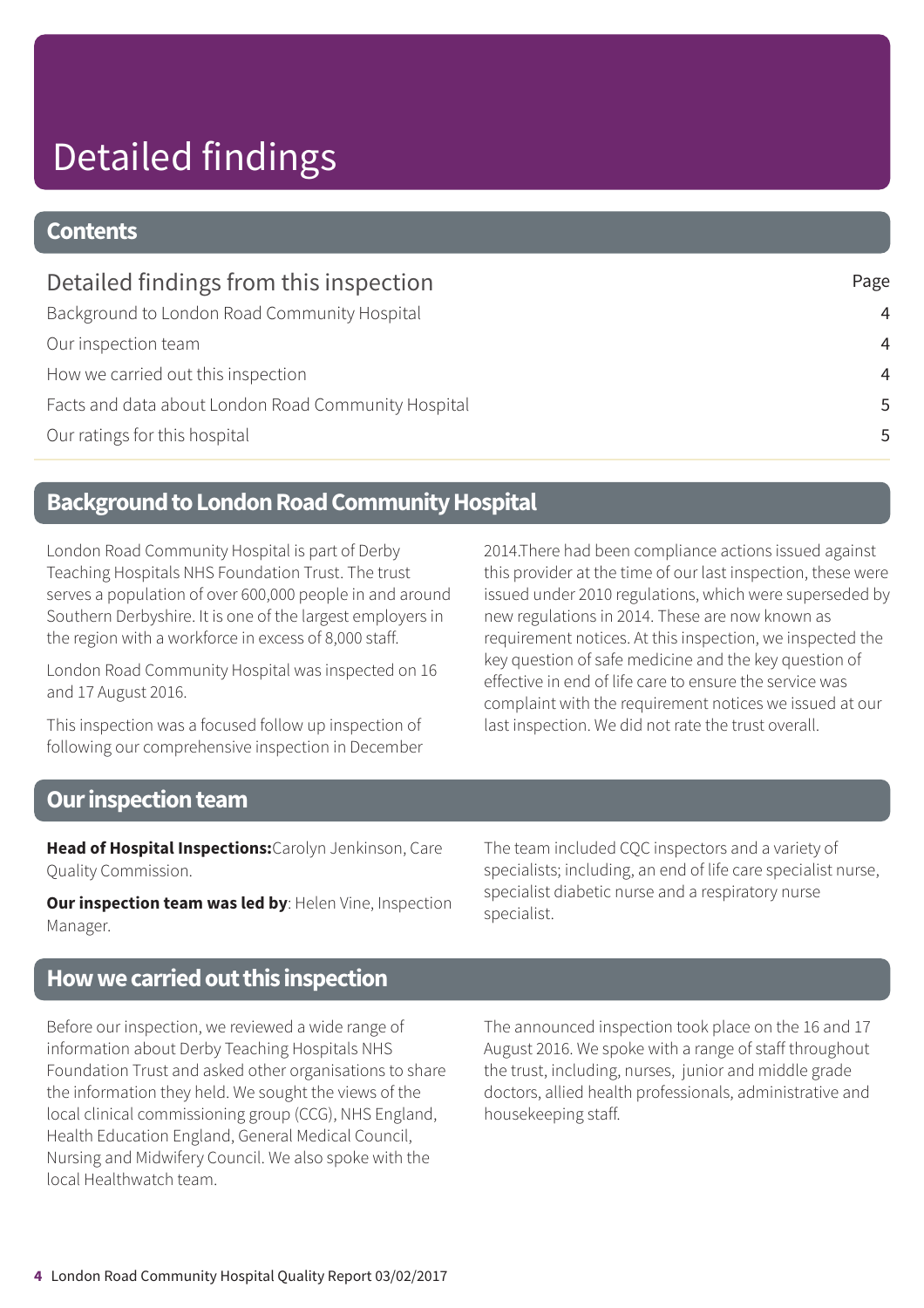### **FactsanddataaboutLondonRoadCommunityHospital**

The London Road Community Hospital is part of Derby Teaching Hospitals NHS Foundation Trust. It is a community hospital located in Derby city centre, and

provides rehabilitation and intermediate care, inpatient facilities and some outpatient services. The hospital employs around 700 staff and treats around 184,000 per year.

### **Our ratings for this hospital**

**Safe Effective Caring Responsive Well-led Overall Medical care** Good N/A N/A N/A N/A Good **End of life care** N/A Not rated N/A N/A N/A N/A

Our ratings for this hospital are:

**Notes**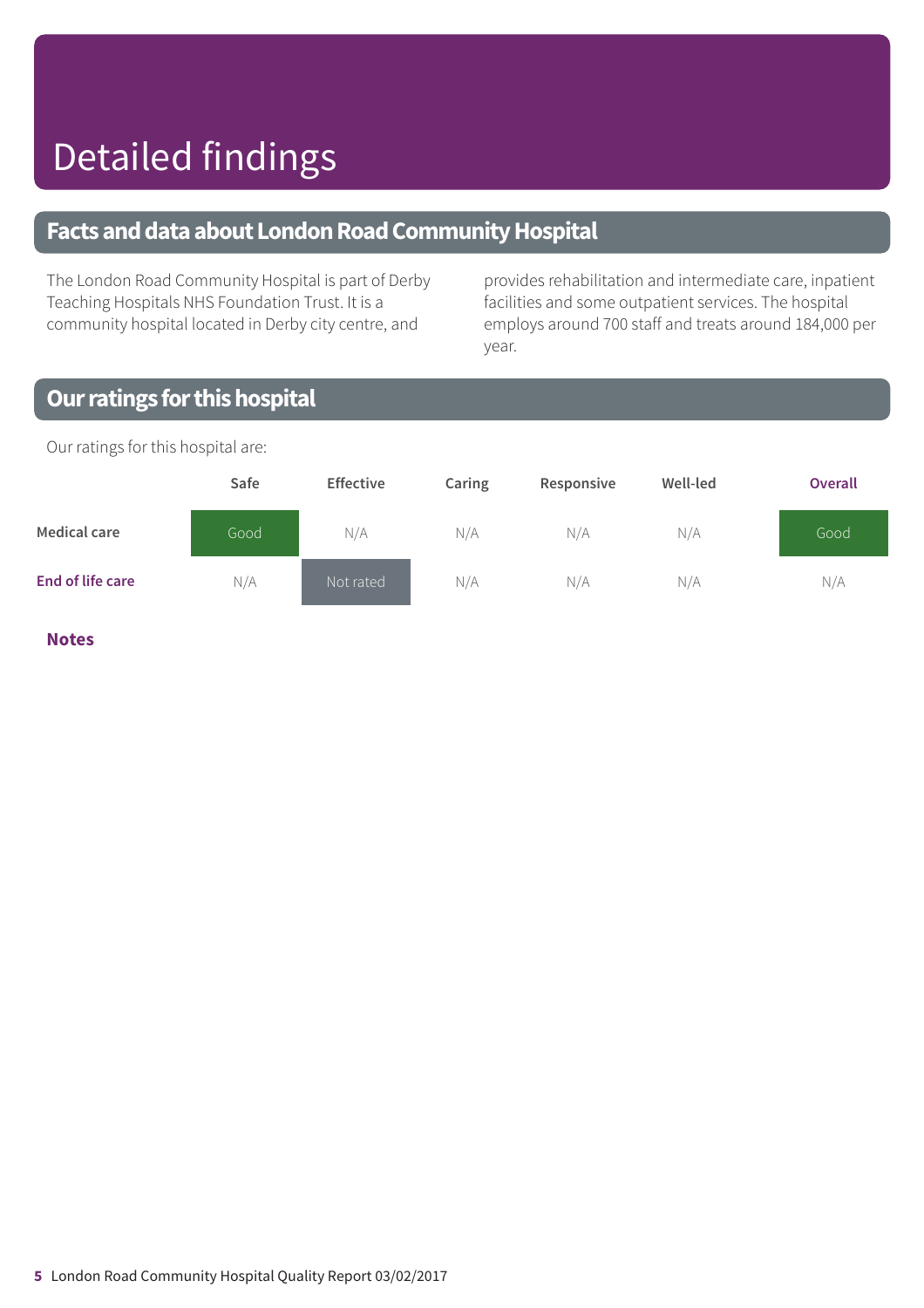### Safe **Good –––**

Overall **Good –––**

### Information about the service

Derby Teaching Hospitals NHS Foundation trust provides medical care (including older people's care) at London Road Community Hospital (LRCH) as part of the integrated care division. The integrated care division is split into three business units, for the purposes of this report we are looking at the rehabilitation and older people business unit.

The trust has 662 inpatient medical beds across two sites Royal Derby Hospital (RDH) and London Road Community Hospital (LRCH); 86 beds are located across four wards at London Road Community Hospital. During our inspection we visited four clinical areas. These included; wards, three, four, five and six.

In the period January 2015 to December 2015 there were

This inspection is a focused follow up inspection following a comprehensive inspection in December 2015 and will only look at the safe domain.

During our inspection of this hospital we spoke with two patients and 22 staff. This included, junior and senior nurses, health care assistants, doctors, GPs, allied health professionals such as physiotherapists and support staff such as receptionists.

We considered the environment and looked at nine medical and nursing care records and six patient observation charts. Before our inspection, we reviewed performance information from and about the trust.

### Summary of findings

Safety of medical services was good.

- We found a good record in safety with a reduction in the number of falls over the last two years. Although pressure ulcer numbers had increased slightly, we could not find a cause for this and staff were appropriately caring for these patients.
- Openness and transparency about safety was encouraged and staff understood and fulfilled their responsibilities to raise concerns and report incidents.
- Staffing levels and skill mix were appropriate to keep patients protected from avoidable harm.
- Systems, processes and standard operating procedures in infection control, medicines management, patient records and monitoring, assessing and responding to risk were mostly reliable and appropriate to keep patients protected from avoidable harm.

#### However;

- There was a lack of storage across the wards and bathrooms were being used as storerooms.
- Solutions and items which had the potential to cause harm to patients, were not always stored appropriately.
- Staff were not familiar with major incident or business continuity plans.

1,387 admissions to London Road Community Hospital.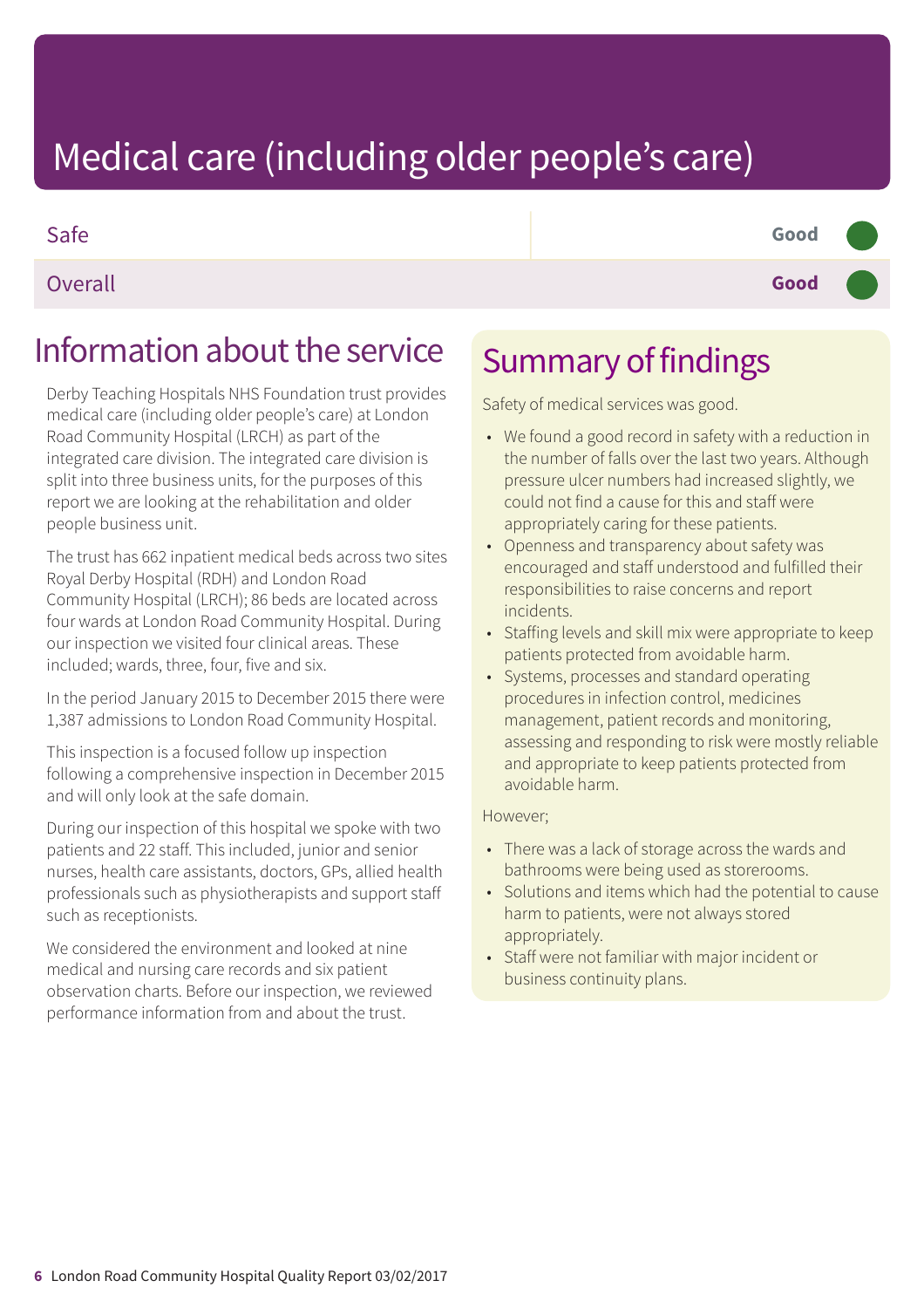

We rated safety as good

- Performance showed a good track record in safety, although pressure ulcers rates had increased slightly, falls had reduced. Improvements to safety were evident and changes were monitored.
- Openness and transparency about safety was encouraged and staff understood and fulfilled their responsibilities to raise concerns and report incidents.
- Staffing levels and skill mix were appropriate to keep patients protected from avoidable harm.
- Systems, processes and standard operating procedures in infection control, medicines management, patient records and monitoring, assessing and responding to risk were mostly reliable and appropriate to keep patients safe.

However we found;

- There was a lack of storage across all of the wards and bathrooms were being used as store rooms.
- Solutions and items which had the potential to cause harm to patients were not always stored appropriately.
- Staff were not familiar with the major incident and business continuity plan and their roles within these.

#### **Incidents**

- There were no never events in the service between June 2015 and May 2016. Never events are serious incidents that are wholly preventable as guidance or safety recommendations that provide strong systemic protective barriers are available at a national level and should have been implemented by all healthcare providers.
- There were 256 incidents reported by the rehabilitation and older people business unit at London Road Community Hospital (LRCH) in the reporting period March 2015 to June 2016. The top two incident themes related to pressure ulcers (inherited and hospital acquired) and falls. The majority of incidents were graded as low or no harm incidents. We reviewed a selection of incidents and were assured incidents were graded appropriately.
- There were a total of 11 serious incidents between Jun-15 and May-16. The majority of incidents were reported under two incident types – pressure ulcers (nine incidents – 39% of all incidents) and slips, trips and falls – 11 incidents (48% of all incidents).The number of serious incidents reported remained similar over time with 12 reported in the period June 2014 to May 2015. Serious incidents are events in health care where the potential for learning is so great, or the consequences to patients, families and carers, staff or organisations are so significant, they warrant using additional resources to mount a comprehensive response.
- We reviewed two of the serious incidents and found there had been a full investigation, learning from the incidents had been recorded and agreed actions completed.
- Incidents giving cause for concern or following a specific trend were discussed in team meetings, shared via email or staff newsletter. We saw a root cause analysis had been shared with the ward team on one ward and staff signed to confirm they had read this. This gave staff the opportunity to learn from incidents. Ward meeting minutes we reviewed confirmed incidents were discussed with ward teams.
- Staff were aware of, and appeared knowledgeable and confident about reporting incidents. All trust staff had access to the online reporting system. Staff said agency nurses could access the electronic system; however there were no agency nurses on the ward at the time of our visit and so we were unable to discuss this with them.
- Staff gave us examples of when they might report incidents such as a pressure ulcer or falls. Staff said there was a no-blame culture in the ward and they felt empowered to report incidents without fear of reprisal. Staff described receiving feedback from incidents if they requested it. Staff gave us examples of feedback from the falls team after reporting a patient fall.
- We saw policies, systems and processes in place to respond to National Patient Safety Alerts (NPSA), for example, the trust had a safety alert liaison officer (SALO) who emailed the alerts to the identified division or business unit contacts or to the allocated lead the alert to complete an action plan. We saw an example of an action plan in relation to an alert sent in February 2016, all actions had been completed within five weeks of receiving the alert. NPSA alerts are issued to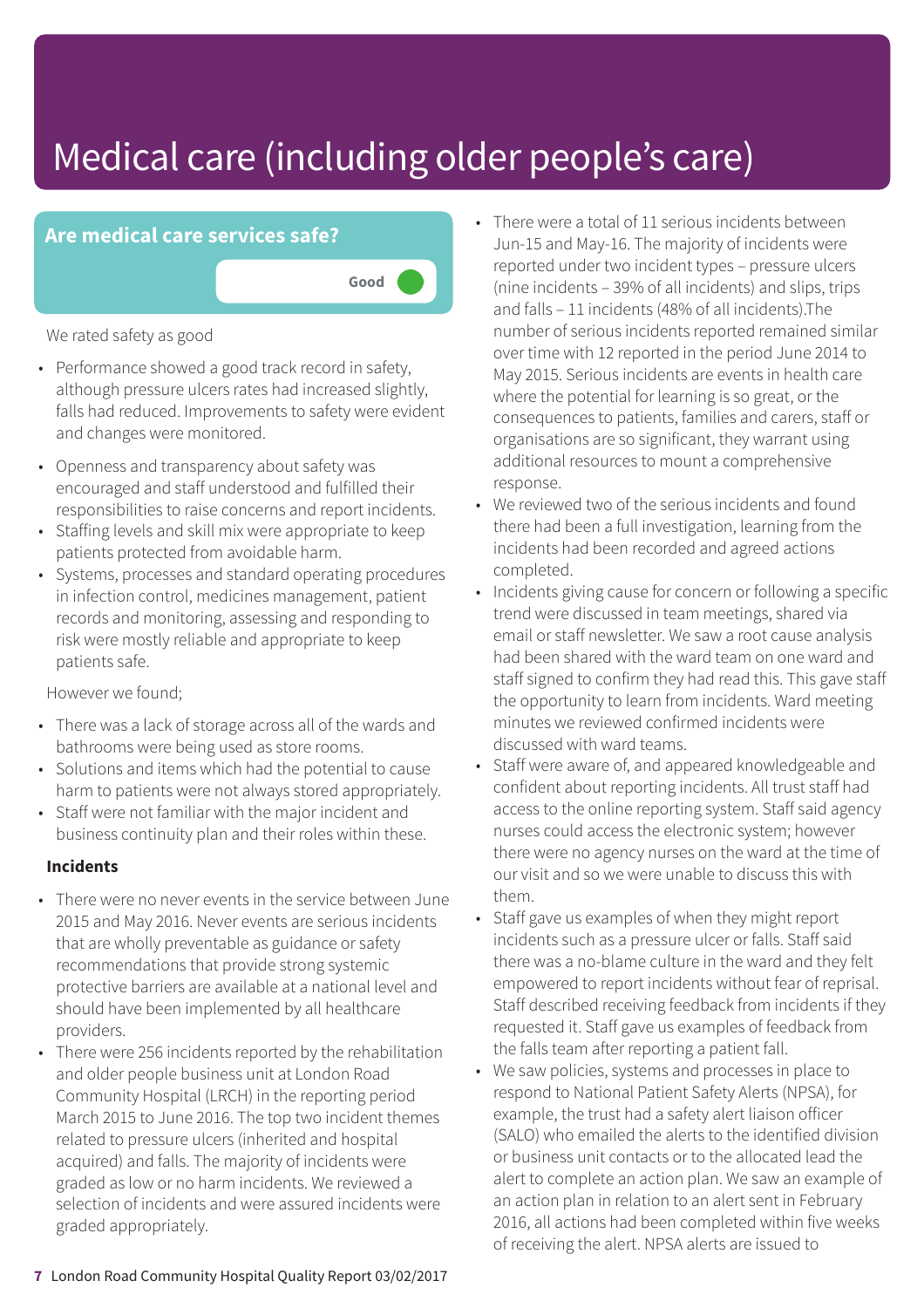healthcare providers to update them about critical safety incidents and to provide guidance. Staff on the ward confirmed if they received an alert it would come through email, and be displayed on the staff notice board.

- Minutes we reviewed showed there were monthly mortality and morbidity meetings to share learning from the deaths of patients in the division. The meetings were open for all staff groups to attend, however nursing staff said they did not attend due to the workload on the ward. They said any information they needed to be aware of would be shared through the matron and cascaded to the ward teams.
- Staff were aware of their responsibilities and principles with regard to duty of candour regulation. The duty of candour is a regulatory duty which requires providers of health and social care services to disclose details to patients (or other relevant persons) of 'notifiable safetyincidents' as defined in the regulation. This includes giving them details of the enquiries made, as well as offering an apology. Staff were able to provide examples of when an incident had occurred and how they had informed the patient and their relatives of the incident made an apology and explained how the trust had responded to the incident. We saw evidence of an incident where duty of candour had been appropriately followed.

#### **Safety thermometer**

- The NHS Safety Thermometer is a national improvement tool for measuring, monitoring and analysing patient harms and 'harm free' care. It focuses on four avoidable harms: pressure ulcers, falls, urinary tract infections in patients with a catheter (CAUTI) and venous thromboembolism (VTE). A VTE is a blood clot, which forms in a vein, often in the leg, which can cause harm to patients.
- In the period June 2015 to June 2016 1,159 patients were surveyed in the NHS Safety Thermometer, 92% of patients received harm free care. On a monthly basis this ranged from 89% (in March 2016) to 96% (in May 2016).
- In the period June 2015 to June 2016, small numbers of less than one percent of patients had a fall resulting in harm and a similar small number of less than one percent were recorded as having a new VTE. Two percent of patients were recorded as having a CAUTIs.
- Pressure ulcers were recorded in just under six percent of patients, however harm free care looks at all pressure ulcers (old and new), and therefore some of the pressure ulcers recorded may not have been acquired whilst at the hospital.
- Information about the incidence of pressure ulcers, infections and falls with harm was prominently displayed on all the wards we visited this meant patients and the public could see how the ward was performing in relation to patient safety. The information identified the number of days since the last pressure ulcer, falls with harm and infection rates. Information was shared with ward managers about the performance of their ward and, when required, actions needed to improve performance.
- There was a total of six hospital acquired pressure ulcers reported in the period June 2015 to May 2016 this showed an increase over time compared to three in the period June 2014 and May 2015. The highest numbers of pressure ulcers were reported on ward four (four incidents). During our inspection we did not note any concerns in relation to patient care which attributed to this increase, appropriate assessments were carried out, care plans and equipment were in place. Staff monitored this closely through the ward assurance process.
- There were a total of nine slips, trips and falls between June 2014 and May 2015 compared to two between June 2015 and May 2016, showing a decrease over time.

#### **Cleanliness, infection control and hygiene**

- There were 9 cases of Clostridium difficile (C. difficile) infections between June 2015 and June 2016. C. difficile is a bacterium affecting the digestive system; it often affects people who have been given antibiotics and has the capability of causing harm to patients. The trust target was to have a C. difficile rate of no more than or 53 cases per year. There had been a reduction in the cases over the last year.
- There were no cases of MRSA bacteraemia recorded between June 2015 and June 2016. MRSA is a type of bacterial infection and is resistant to many antibiotics.
- Meticillin-susceptible Staphylococcus aureus (MSSA) differs from MRSA due to the degree of antibiotic resistance. Between June 2015 and June 2016 there were 3 recoded cases of MSSA bacteraemia. This number had increased slightly compared to the East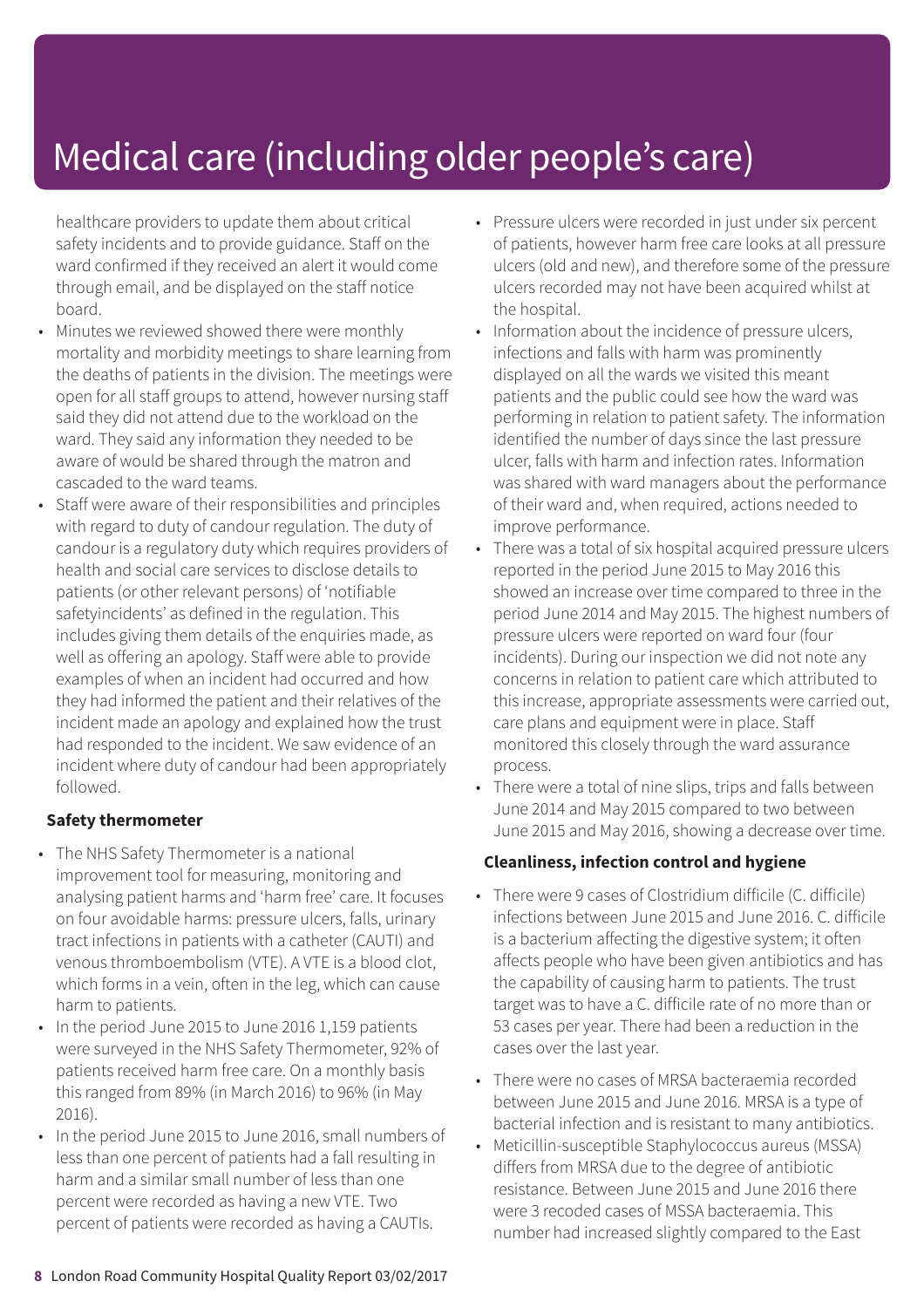Midlands average however a review of the cases attributed to the trust had not identified any trends. Each case had a root cause analysis undertaken. These were reviewed at the trusts' Healthcare associated Infection (HCAI) review group. Learning from these cases was discussed and monitored at the trust Infection Control Operational Group and Infection Control Committee and was incorporated in staff training.

- Where it was suspected patients had an infection they were cared for in side rooms with signage to alert staff and visitors of the risk of infection and precautions to take.
- All the wards we visited were visibly clean. Staff were aware of current infection prevention and control guidelines. Cleaning schedules were in place and we saw the completed schedules, which were up to date. There were clearly defined roles and responsibilities for cleaning the environment.
- The trust carried out monthly mini infection control audits to check compliance against infection control policies. Areas assessed included hand hygiene provision, clinical practice for example were staff 'bare below the elbow' and was medical equipment clean.
- In the period July 2015 to June 2016 the results for the trust mini infection control audits across all medical areas were on average 96% slightly better than the trust target of 95%.
- There was a system for the cleaning and decontamination of equipment for example 'I am clean' stickers; however on several occasions we found these stickers were not present on commodes. Staff said if there was not a sticker on it, they would clean it prior to its use.
- We observed patient-care equipment to be visibly clean and ready for use.
- During the reporting period July 2015 to June 2016, hand hygiene compliance across all of the rehabilitation and older people's wards was on average 96% above the trust target of 95%.
- Data provided by the trust showed 100% of all staff in this core service had completed level one infection control training above the trust of 95%.
- Staff were 'bare below the elbow' to allow effective hand washing, however on one ward we saw one member of staff had a wrist watch on, the member of staff was not providing hands on care at the time. We discussed this with the ward sister who addressed this immediately.
- Protective equipment, such as gloves and aprons, were available and we observed staff using this appropriately. We also observed staff washing their hands between patients.
- Cleansing hand gel was available at the entrances to each area and in each room; patients and visitors were encouraged to use it by staff. Posters were prominently displayed encouraging staff and visitors to cleanse their hands and the process to follow to do this effectively.
- Processes and procedures were in place for the management, storage and disposal of general and clinical waste including the disposal of sharps such as needles and environmental waste, however we saw on ward four the used linen trolley was overflowing and multiple bags of used linen were on the floor, this posed an infection risk.
- We saw there was a policy for MRSA screening. The policy outlined in what circumstances patients should be screened for MRSA with specific swabs and timescales. Staff were aware of and appeared familiar with this policy.

#### **Environment and equipment**

- The wards lacked storage space and we found large items of equipment, such as hoists and mattresses stored in patient bathrooms. Staff said if a patient wished to bathe then they would remove the equipment prior to this.
- We checked three resuscitation trolleys. The resuscitation equipment had been checked daily by staff and was safe and ready for use in an emergency. Single-use items were sealed and in date, and emergency equipment had been serviced.
- Fire-fighting equipment had been maintained and tested.
- Equipment was available for bariatric patients, for example larger commodes, hoists and chairs. A bariatric patient is defined as a patient who weighs over 159 kg (25 stone) or with a Body Mass Index (BMI) of 30 or over.
- We found there was a safe and effective system for the repair, servicing and maintenance of medical equipment. We checked 22 different pieces of medical equipment across all wards which included vital sign machines, blood glucose monitoring equipment, scales and hoist and found all but one piece of equipment (bladder scanner) to be in date with routine servicing. The bladder scanner was not in use at the time.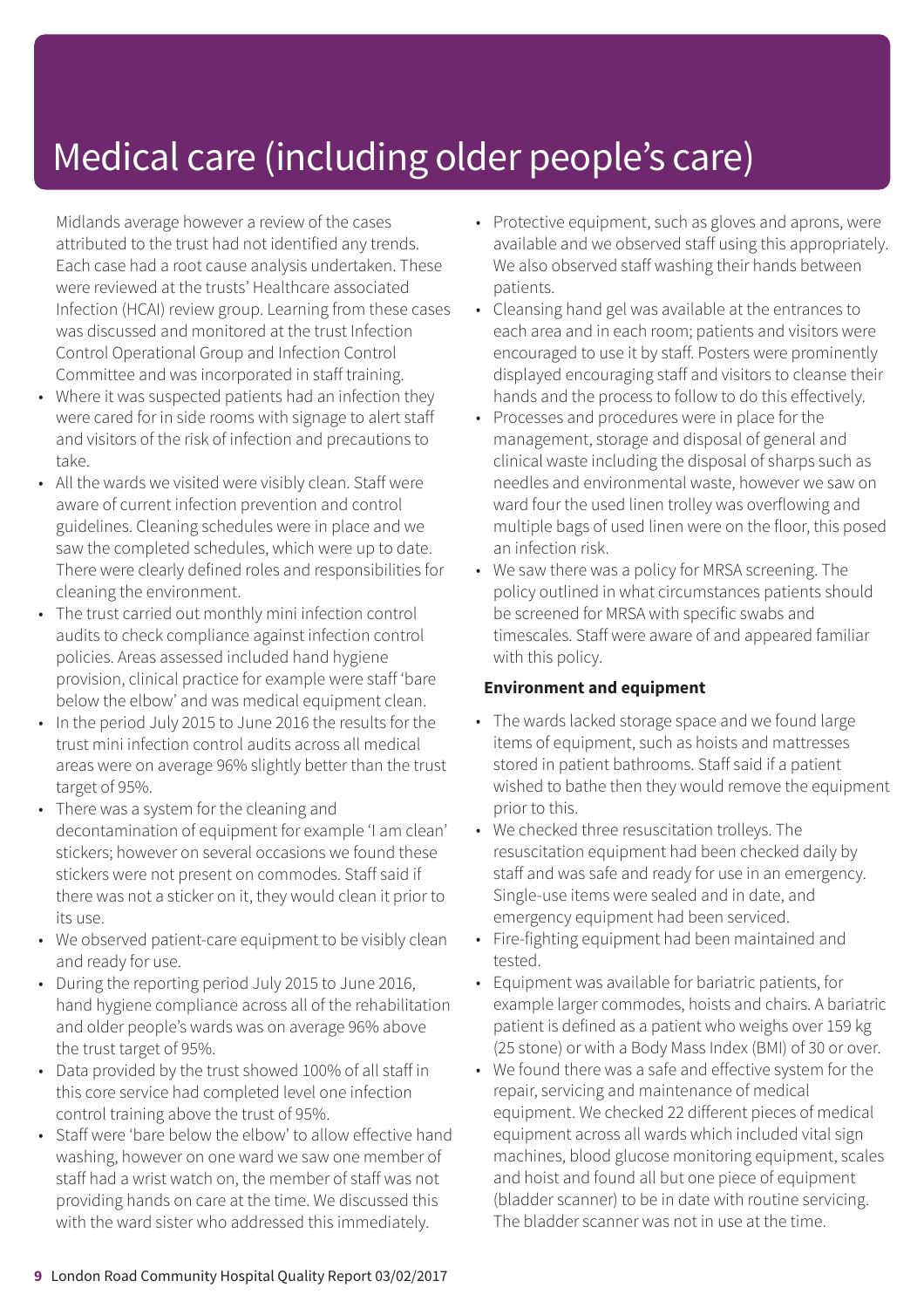- The trust had access to sufficient equipment to meet patients' needs such as pressure relieving equipment; staff said they did not have problems accessing this.
- We found on wards four and five the storage of solutions, which had the potential to cause harm to patients for example cleaning tablets, was not compliant with Control of Substance Hazardous to Health (COSHH) requirements. COSHH is the law and requires employers to control substances that are hazardous to health. We spoke to the ward sister on ward six about this, who confirmed it had not been risk assessed and the cupboard had never been locked. We escalated our concerns further to the trust senior management team who assured us this would be looked at by the health and safety team.
- On ward five we found shaving razors were not stored securely and may pose a risk to patients and or visitors to the wards. We escalated our concern to nursing staff but we did not observe whether they took any action to mitigate the risk. We contacted the trust after our inspection and they were able to confirm the actions they had taken to remove this risk.
- We saw two bags of patient's lost property stored under the sink in the sluice on ward six. This was not an appropriate storage area for patient property.
- We saw an unused wrapped pressure relieving mattress on the floor in the patient dining room on ward six; this posed a risk to patients who may use this area.
- On ward four we saw toothbrushes and toothpaste were kept in the sluice, this was not an appropriate area for storing this equipment.

#### **Medicines**

- Medicines were stored securely on all wards we visited and appropriate emergency medicines were available. The nurse in charge held the keys for medication cupboards, controlled drug (CD) cupboard and fridge, all of these were locked.
- Medicines requiring storage at temperatures below eight degrees Celsius were appropriately stored in medicine fridges .Records confirmed fridge temperatures were monitored daily to check medicines were stored at the correct temperatures.
- We looked at the electronic prescription records for seven patients on the ward. We saw appropriate arrangements were in place for recording the administration of medicines. These records were clear

and fully completed .The records showed people were getting their medicines when they needed them as prescribed. Records of patients' allergies were recorded on the prescription chart.

- Nurses were responsible for administering medication. We observed nurses following the hospital policy when administering medicines to ensure the safety of patients. This included checking the patient's identity.
- We reviewed the storage and administration of controlled drugs (CDs) on three wards. Controlled drugs are prescription medicines controlled under the Misuse of Drugs legislation. We found them to be stored appropriately and records were accurately completed.
- Doctors told us they were aware of the local microbiology protocols for administration of antibiotics and prescribed in line with them, they showed us how they accessed the protocols through the trust intranet.

#### **Records**

- We looked at nine patient records across all of the wards. Records were paper based. Patient records were written and managed in a way which kept patients safe. All nine records we reviewed were accurate, complete, legible and up to date.
- Records were stored securely in ward offices, which were locked.
- Patient records showed assessments were carried out in a timely manner and documented correctly. Observations were well recorded and the observation times were dependent on the level of care needed by the patient.

#### **Safeguarding**

- There was an internal system for raising safeguarding concerns and staff were aware of the process and could explain what constituted abuse and neglect.
- Staff received safeguarding training as part their mandatory training. Overall completion rates for the core service of medicine were 85% (level one) achieving the trust target of 85% and 81% (level two) below the trust target of 85%.
- We saw the trust policy for Female Genital Mutilation (FGM), it explained the process to be followed within the trust in relation to data gathering and reporting to the Department of Health (DH) on incidence of cases. Female genital mutilation/cutting is defined as the partial or total removal of the female external genitalia for non-medical reasons.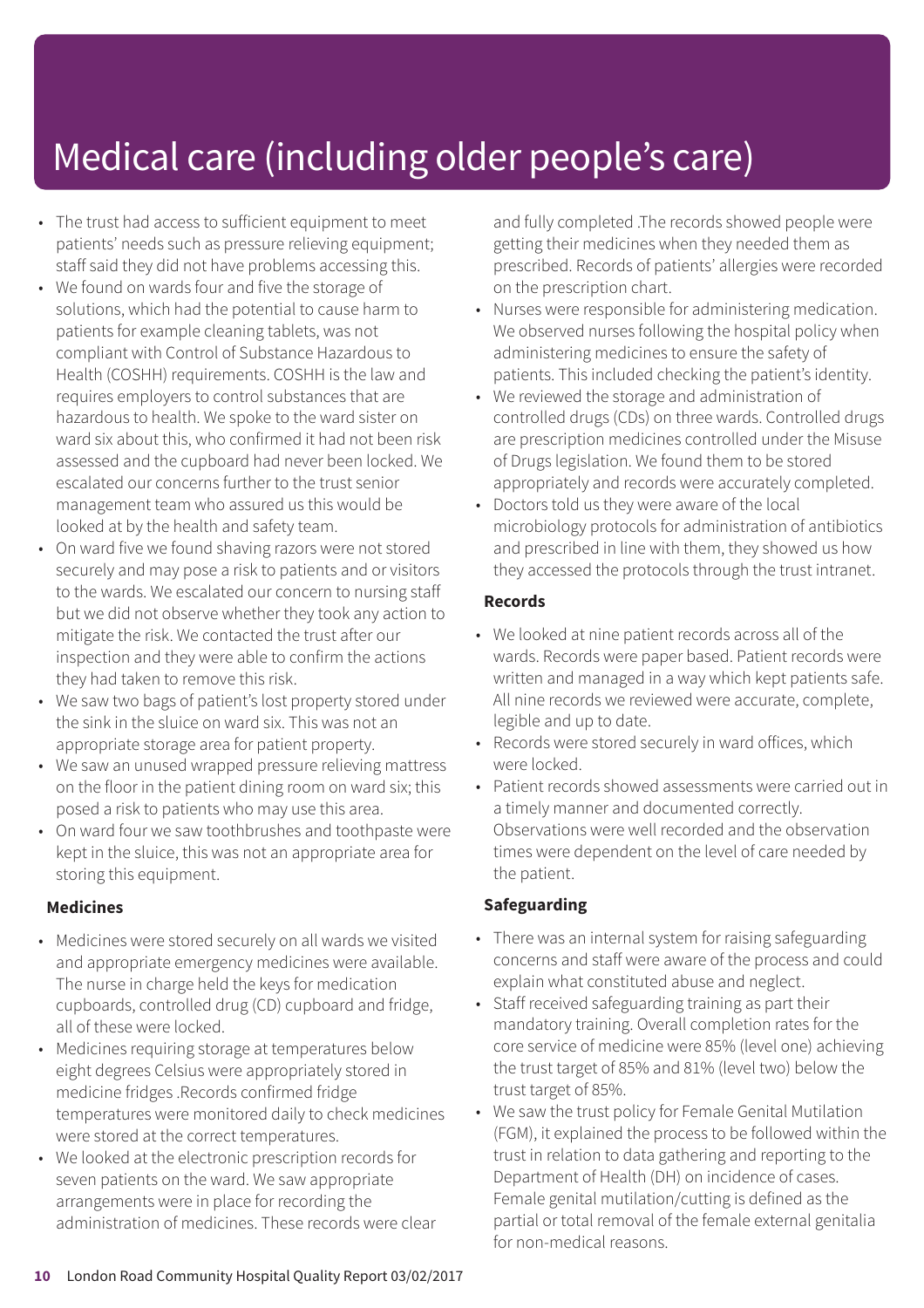• FGM training was provided as part of safeguarding training and updated three yearly.

#### **Mandatory training**

- Mandatory training for all groups of staff was comprehensive; modules included moving and handling, infection control, fire safety and resuscitation.
- Mandatory training data for nursing staff showed a completion rate of 87% against a variable trust target of between 75% and 95% dependent upon the subject. Completion rate for medical staff was lower at 72%.
- Overall compliance rates for mandatory training across all staff groups which included administration and clerical, estates and ancillary staff and allied health professionals was 88%.
- Clinical guidelines for the treatment of suspected sepsis were available to all staff to provide information and best practice guidance on the assessment and management of sepsis; however this was not in part of a specific sepsis policy. Sepsis is a severe infection which spreads in the bloodstream;
- Staff had not received training in screening and application of a sepsis protocol, however at the time of our inspection; the trust had just started to roll out sepsis training.

#### **Assessing and responding to patient risk**

- We saw this site used a paper based observation system, which incorporated a nationally recognised early warning score (EWS) assessment tool. EWS have been developed to enable early recognition of a patient's worsening condition by grading the severity of their condition and prompting nursing staff to get a medical review at specific trigger points. This meant there was a system in place to monitor patient risk.
- We reviewed six patient observation charts and found nursing staff adhered to trust guidelines for the completion and escalation of EWS, frequencies of observations were appropriately recorded.
- We saw a patient, who had scored a high EWS, had received a sepsis screen and a prompt medical review. The patient was transferred to the Royal Derby Hospital, as their condition had deteriorated. This provided assurance staff used the EWS appropriately to manage the deteriorating patient.
- We saw staff used a recognised communication tool to provide structure to the communication process when

patients were transferred and care handed over. The Situation, Background, Assessment and Recommendation (SBAR) tool is recommended by NHS innovation and improvement for use in a variety of situations including patient transfer.

- We reviewed the nursing records of seven patients. Risks to patients, for example falls, malnutrition and pressure damage, were assessed, monitored and managed on a day-to-day basis using nationally recognised risk assessment tools.
- We saw evidence nurses reviewed and repeated these risk assessments. Staff took action on the results of these risk assessments; for example, patients who were at risk of pressure damage were nursed on pressure relieving mattresses. Patients at high risk of falling were nursed in cohort bays with increased nurse or health care assistant observations. A member of staff remained in the bay at all times. This reduced the risks of patient falls.
- A policy for resuscitation was available to all staff. The purpose of the policy was to ensure staff were aware of their responsibilities with respect to the immediate management of the deteriorating or collapsed patient within the trust including immediate on-site car parking areas.
- We saw an assessment and management tool for patients at risk of self-harm. The purpose of the tool was to provide information, best practice guidance and support for staff assessing, treating and deciding on best courses of action for patients.
- We saw yellow stickers used in the medical notes, which outlined patient management plans, escalation of patients concerns, and discharges. This ensured risk to patient management were minimised, and allowed effective communication amongst multi-disciplinary team members.

#### **Nursing staffing**

• During our inspection we observed staffing levels to be sufficient to deliver safe care in accordance with National Institute for Health and Care Excellence (NICE) guidelines SG1: Safe staffing for nursing in adult inpatient wards in acute hospitals and the Royal College of Nursing: Safe staffing for older people's wards. There were sufficient numbers of trained nursing and support staff with an appropriate skills mix to ensure patients were safe and received the right level of care.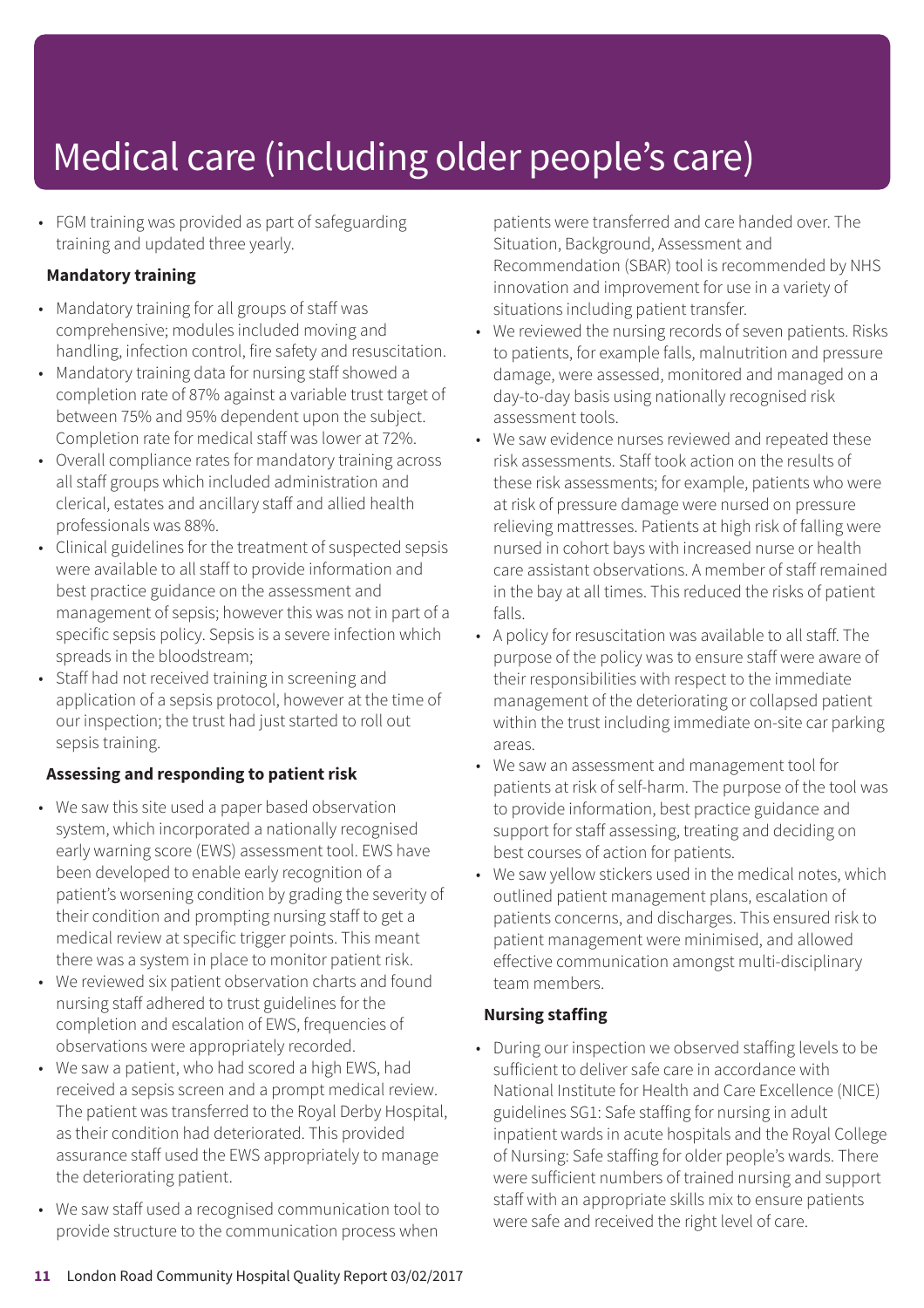- The trust had a staffing assurance tool which was updated twice daily and ensured there were sufficient staff on duty to meet the needs of the patients at the time.
- The trust used a red, amber, green (RAG) system to identify nursing shortfalls. This was reviewed at daily staffing meetings and appropriate actions taken to address shortfalls. The trust had an additional workforce allocated each day consisting of four registered nurses and four health care assistants who could be deployed to areas where additional staffing was needed. This meant the trust were able to constantly identify where additional support was required and provide it.
- The expected and actual staffing levels were displayed on notice boards in each ward we inspected and these were updated on a daily basis. During our inspection we found these to be an accurate reflection of staffing on the day.
- Ward establishments had been set following a review of acuity using an acuity tool. Staffing establishments varied across the medical wards but were sufficient to meet the needs of the patients at the time of our inspection.
- Wards caring for patients undergoing rehabilitation and or older people used the Northwick park acuity model. Northwick park acuity model is a model more specific to rehabilitation/ long stay patients. We saw examples of when ward establishments had been increased based the findings of the Northwick park acuity tool, for example wards four, five and six had an increase in registered and non-registered nurses. The trust told us due to the continued cohort bays and patients requiring increased supervision there may be a need to increase the staffing levels again.
- The trust monitored the planned versus the actual nursing staffing levels. In the period January to June 2016 the actual daytime registered nurse levels at versus the planned registered nurse levels were on average 88%. Night time actual nursing staffing levels were on average 95%. Planned staffing levels are the number of nursing hours planned for a shift, based on numbers of staff agreed with the ward in advance. Actual staffing levels are the number of nursing hours actually worked on a shift.
- Bank and agency nurses were used to maintain staffing levels on medical wards. Information received from the trust for the reporting period January to June 2016 showed a total of 922 registered nurse shifts had been filled by agency bank staff.
- Nursing staff handovers occurred at each shift change and included discussions about patient needs.

#### **Medical staffing**

- There were suitable arrangements for medical cover to support the wards Monday to Friday 9am to 5pm; for example ward four was covered by advanced clinical practitioners and an associate specialist doctor.
- Wards covered by GPs had a daily morning visit to review patients.
- Consultants carried out ward rounds three times per week.
- Out of hours and at weekends the wards had access to an external provider. In the event of a medical emergency the wards told us they would contact 999.
- We saw the trust had recruited a large amount of clinical practitioners and the plan was for all wards to be covered by advanced clinical practitioners from February 2017.

#### **Major incident awareness and training**

- There were arrangements in place to respond to emergencies and major incidents. We saw a major incident plan in place specific to medicine. The major incident plan was supported by individual action cards. We discussed major incident planning and business continuity with a number of staff including senior nurses, who were unfamiliar with the plans. They told us they could be accessed through the trust intranet, in the event of a major incident they said they would call the on-site manager and await further instructions. We did not see major incident plans, action cards or business continuity plans on the wards we visited.
- The trust provided us with a presentation 'winter learning' which was a view of winter pressures 2014/ 2015 and 2015/2016. This would form the basis of the plans for winter 2016/2017.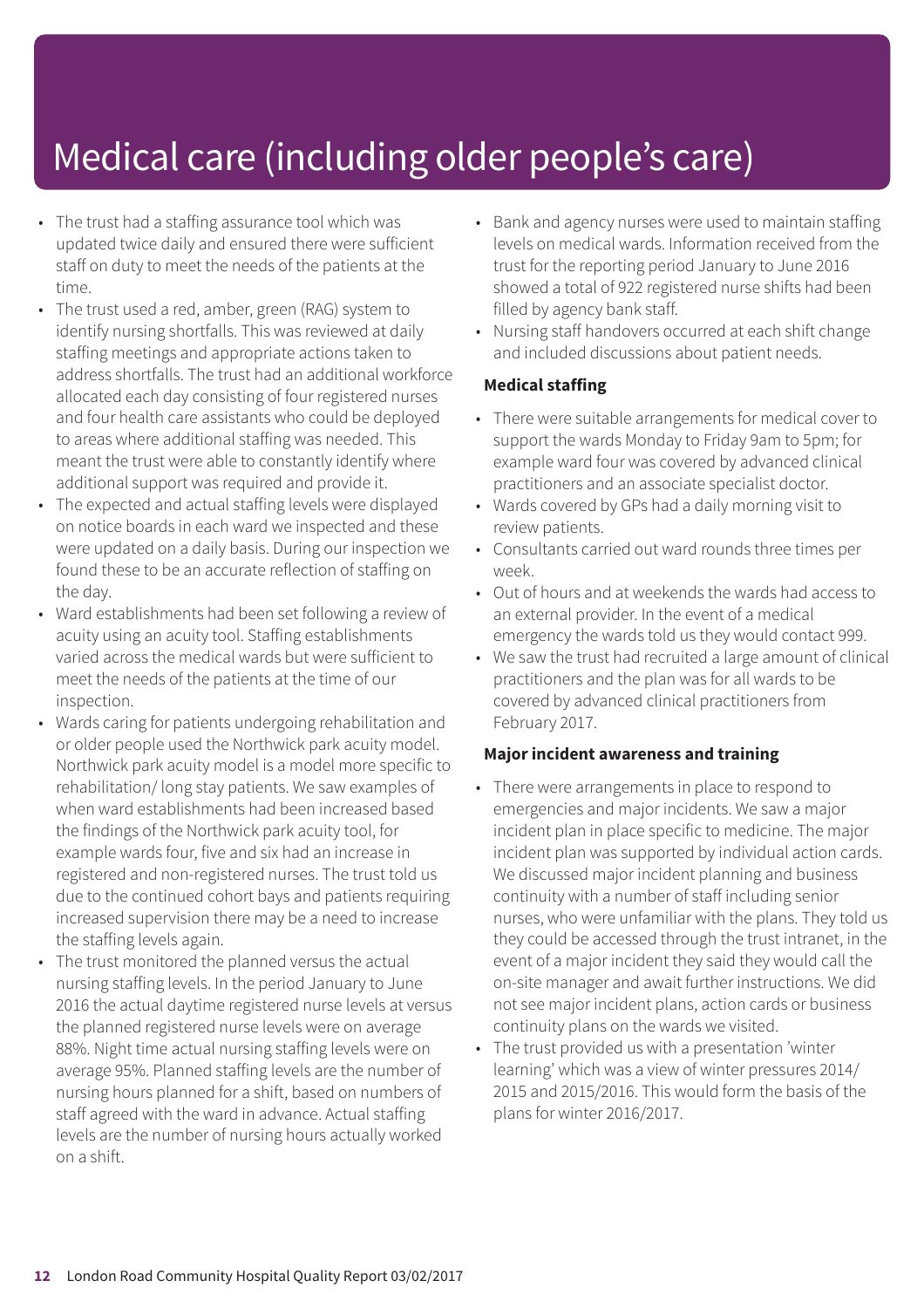### Effective **Not sufficient evidence to rate –––**

#### **Overall**

### Information about the service

At the London Road Community Hospital, patients needing end of life care are cared for at the hospital on the general wards. The four wards at this hospital are rehabilitation wards and would not usually care for patients in the last hours or days of their lives, although there could be circumstances where this happened.

The department of palliative care medicine, included specialist palliative care services which are hospital based and a community based team. The community palliative care team provided cover at the London Road Community Hospital.

From January to December 2015 there were 2330 in hospital deaths at Derby Teaching Hospitals NHS Foundation Trust.

Trust wide from April 2015 to March 2016 1529 referrals were made to the specialist palliative care team. (SPCT). Of these 1284 were cancer related and 313 were non cancer related.

During our inspection we spoke with four members of nursing staff. We reviewed one patient record where end of life care was being provided and looked at eight do not attempt cardiopulmonary resuscitation (DNACPR) orders. Before our inspection we reviewed performance information from and about the hospital and trust policy documents.

The hospital was last inspected in December 2014 and the report published in March 2015. This inspection identified aspects of care that did not meet some of the requirements of the Health and Social Care Act 2008 (Regulated Activities) Regulations 2014. In end of life care this solely related to patient records, where we found do not attempt cardiopulmonary resuscitation (DNACPR) order forms were not completed accurately in line with trust policy.

This inspection was a follow up inspection and focused on the effectiveness of end of life care at London Road Community Hospital. Since our last inspection community

end of life care services provided from this location have been re-commissioned and are no longer provided by this trust. This meant a reduction in end of life care provision at this location.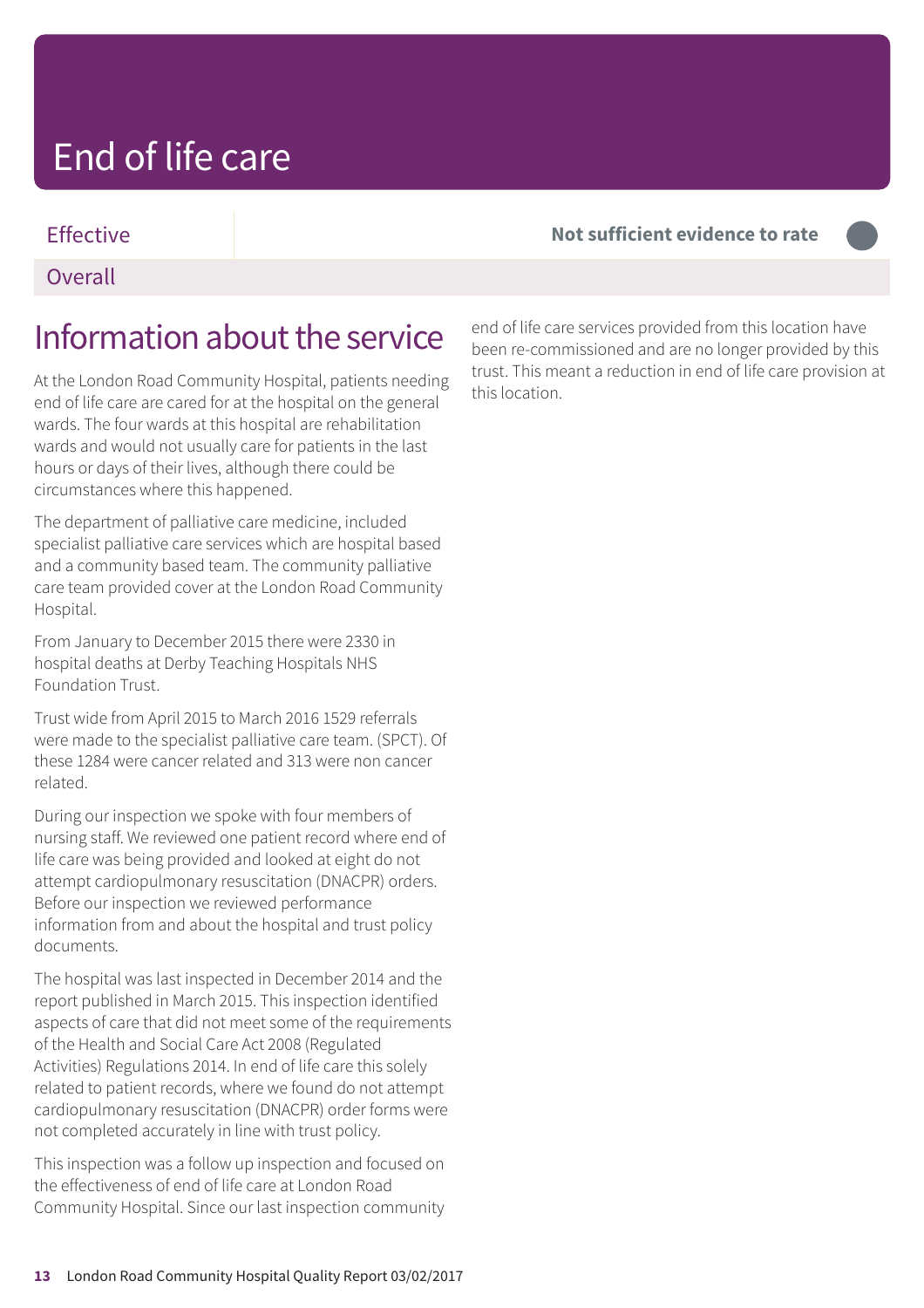### Summary of findings

We rated the effectiveness of the end of life care services as inspected but not rated because very few patients died at this location and trust level outcomes data were not broken down to site level.

- The service was delivering end of life care based on the five national priorities which had been identified as key for effective patient care. Care was based on best practice and current guidance. The service participated in national audit programmes and was therefore able to evaluate its performance against national performance.
- Training programmes had been established and tailored to meet the needs of the staff and staff feedback demonstrated the training was effective in providing them with the required knowledge to deliver good care to patients at the end of their lives.
- Changes had been made since the previous inspection which ensured when a decision was made on whether cardiopulmonary resuscitation (CPR) was an appropriate treatment, patient records were completed in line with trust policy and decisions made in compliance with relevant legislation.

### **Are end of life care services effective?**

**Not sufficient evidence to rate –––**

We rated effective as inspected but not rated because there were very few patients died at this location and trust level outcomes data were not broken down to site level.:

- Individualised personal care planning was used for patients in their last days or hours of life to deliver evidence based care and support to patients and their families.
- An education programme was in place and being provided to staff at the hospital which enabled them to become increasingly confident and competent to deliver care to patients at the end of their lives.
- National audit findings led to improvements being made to care delivery.
- Staff had access to the specialist palliative care team and to a comprehensive on line information toolkit. This contained detailed information to support all staff in delivering care to patients at the end of their lives.
- When decisions were made on whether cardiopulmonary resuscitation was an appropriate treatment for a patient, these were documented in line with the trust's policy and made in compliance with the Mental Capacity Act 2005 in the majority of cases.

#### However:

• There was limited evidence that patient outcomes at this hospital had been reviewed and used to inform improvements in the service.

#### **Evidence-based care and treatment**

- In 2013 a national independent review of the Liverpool Care Pathway, identified failings in the pathway and recommended individualised care planning for patients approaching the end of the life. At this hospital a personalised care planning documentation was available for staff to use which based on the five priorities of care set out by the leadership alliance for the care of the dying person. The five priorities of care were recognise, communicate, involve, support, plan and do.
- We asked one member of staff about the individualised care planning document and they were aware of this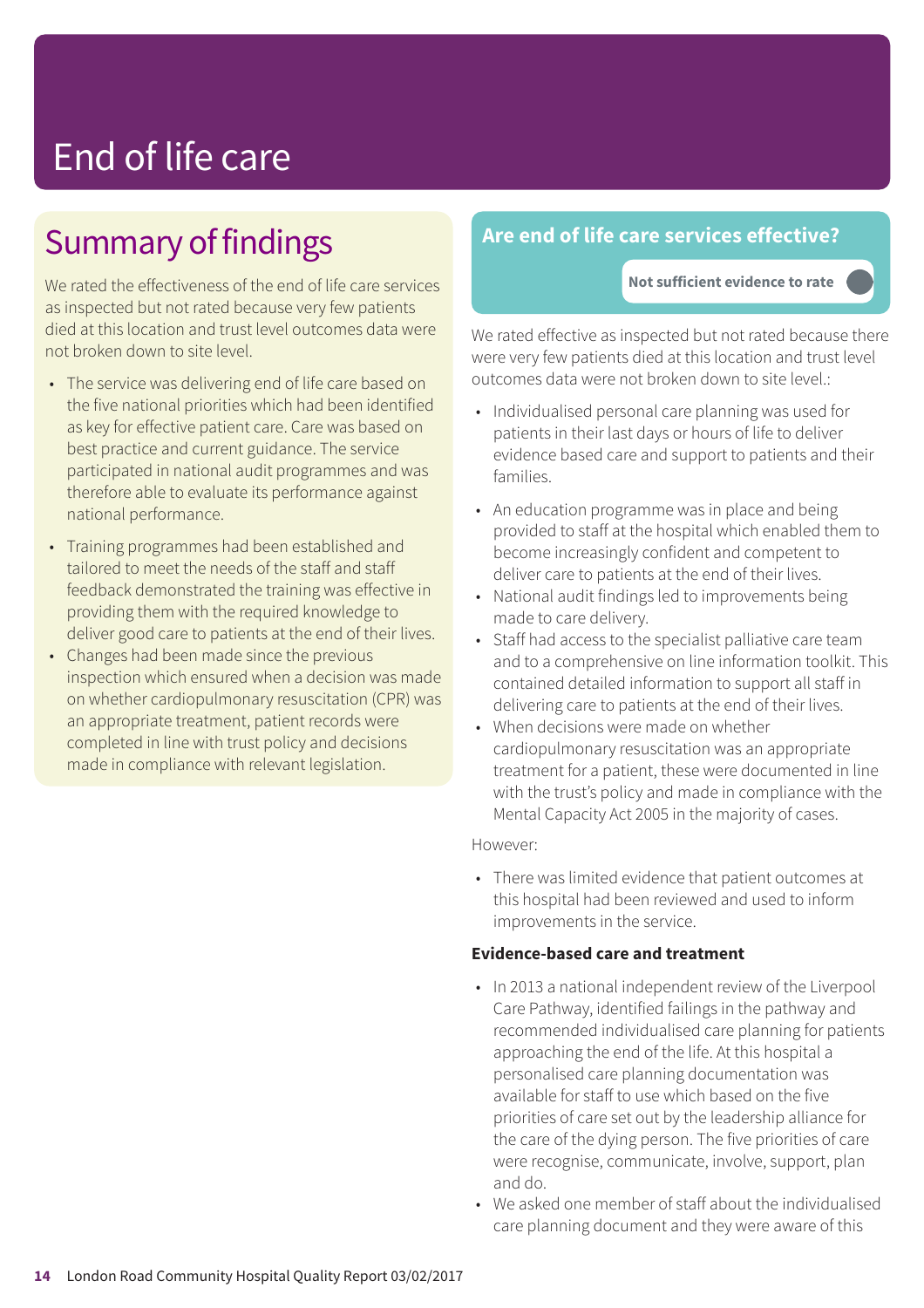and knew when it would be used. They explained the personalised care plans were quite new to the hospital and they had not had cause to use one yet for a patient in the last days or hours of their life.

- Policies, procedures and documentation used on the wards were based on nationally recognised guidance. We saw evidence that care planned would be delivered in line with the National Institute for Health and Care Excellence (NICE) Quality Standard QS13. Systems were in place and resources available to provide timely specialist palliative care and advice
- A member of staff explained the AMBER care bundle was used to assist in the planning and delivery of patient care. AMBER is an acronym of **a**ssessment, **m**anagement, **b**est practice, **e**ngagement and **r**ecovery uncertain. This nationally recognised care bundle provided a structured approach to patient care where there was uncertainty about the patient's recovery. It was designed to manage the care of hospital patients who are facing an uncertain recovery but who are at risk of dying in the coming months. This ensured appropriate treatment was provided and ensured regular patient assessments were completed.
- The trust was signed up to the national programme for transforming end of life care in acute hospitals, so more people are supported to live and die well in their preferred place. A service improvement framework was provided for trusts to make local change, for example, the implementation of the evidence based AMBER care bundle, and advance care planning. Documented work plans supplied by the trust demonstrated there was commitment to continue to develop end of life care in line with these and other national best practice guidelines.
- The specialist palliative care team assisted in the management of patients who had an advanced, progressive or life threatening illness and where their care required specialist assessment, advice or treatment. From April 2015 to March 2016, 1529 patients had been referred to the trust's HPCT, of these 1284 (84%) had been diagnosed with cancer.
- Between the first of April and the 31st of July the community specialist palliative care ream received three referrals from the London Road Community Hospital, all three referrers were contacted by the triage nurse within 24hours.
- Nursing staff were able to refer patients with complex pain management needs to the specialist palliative care team. There was also a pain team in the trust which staff could contact for advice. Palliative care consultants were available via an on call system out of hours.
- Patients were prescribed anticipatory pain relief as part of their personalised care plan. The need to evaluate the effectiveness of any medication that was administered was also contained within the care plan. Anticipatory prescribing of pain relief is when pain medicine is prescribed just in case it is needed at a later date to ensure there was no delay in pain relief being given.
- From reviewing a patient prescription chart we confirmed that anticipatory prescribing was in line with NICE guidance as it was individualised.
- A nurse explained they were able to access the standard syringe drivers to administer pain relief when required.

#### **Nutrition and hydration**.

.

- A mouth care and oral assessment tool was used as part of the individualised care plan to help identify potential reasons why a patient may not be able to eat or drink and to initiate treatment where required. This detailed assessment included the condition of lips and tongue and dental hygiene.
- A nationally recognised tool was used to assess patient's risk of malnutrition. Support was available from the dieticians if this was required and nutritional supplement drinks were available on the wards.
- One of the anticipatory medicines which was made available to patients was to prevent symptoms of nausea and sickness.
- In the national care of the dying audit published in 2016 the trust scored obtained results above the national average (eating assessment 61% and drinking assessment 67%) for their assessments of patient's ability to eat (74%) and drink (79%) within the last 24 hours of their life. In the same audit 26% of patients were supported to eat during this timeframe this was less than the national average of 36%.

#### **Patient outcomes**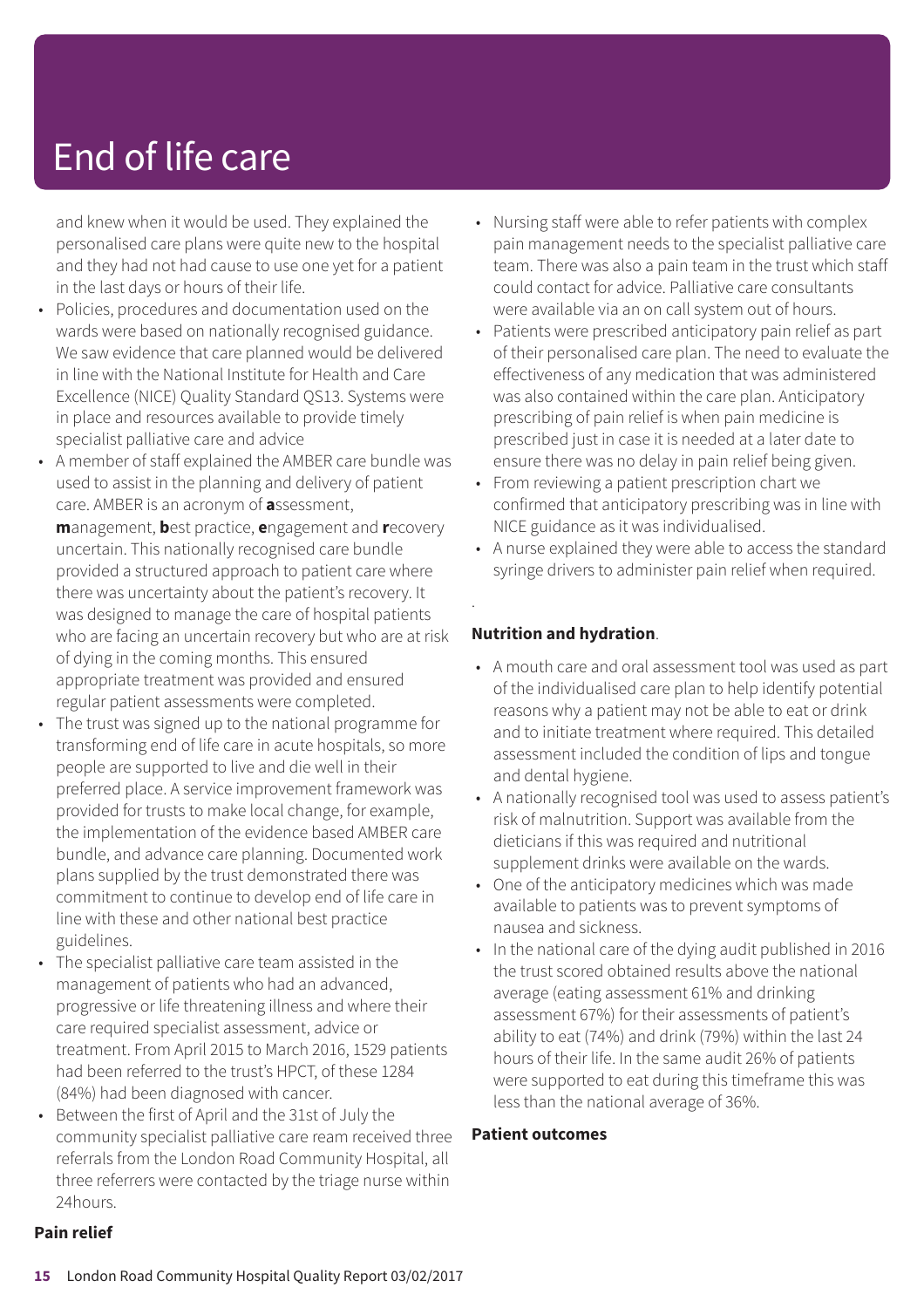- Staff collected patient outcomes data which was monitored to enable improvements to be made in palliative and end of life care for patients and their families and the trust contributed data to national audit programmes.
- The trust submitted annual data to the national council for palliative care, this national data was used to provide information on hospice and specialist palliative care service activity.
- The trust had identified areas for improvement in response to their performance in the national care of the dying audit, published in 2016. Actions had been taken to address the four organisational key performance indicators that had not been met. All four indicators related to the trust's communication training. Training at the time of the audit did not cover specific skills for communicating with patients in the last hours or days of their life. Since April 2016, evidence based, nationally recognised communication training workshops had been provided and further training planned for October 2016.
- The trust did not meet three out of the five clinical indicators in the national audit, Two of these were just below the national result. These were whether it was documented in the last episode of care that the patient would probably dye within the coming hours or days and whether that information had been discussed with the patient's nominated person. The third indicator the trust did not meet related to insufficient documented evidence that their visitors had been asked about their needs. The trust met two of the clinical indicators these were whether there was documented evidence that the patient had received the opportunity to have their concerns listened to and whether a documented holistic assessment had been made of the patients' needs We saw evidence that visitors' needs had been discussed and staff spoke of recognising and meeting these needs
- The palliative care team carried out an annual audit on patient's known to the team and whether they expressed a preferred place of care. From April to August 2015, 302 patient records were reviewed. A discussion had taken place regarding preferred place of care with 256 patients (85%) out of the 42 cases (14%) where this was not discussed 18 patients were too unwell to discuss their preferences. These results were similar to previous years. Two hundred and forty seven of the patients had passed away and 120 had passed away in their preferred place of care.
- The trust obtained information on patient outcomes by asking bereaved relatives to complete a bereavement questionnaire about their and their relative's care experience. From April 2015 to April 2016, 1833 questionnaires were sent to families, 195 (11%) were returned. One hundred and twenty four of these (64%) said a discussion had taken place about a preferred place of care. As a result of the low response rate, the questionnaire sent to bereaved relatives has been shorted.
- The trust's admission document now included a prompt for staff to enquire where their preferred place of care was and to document if they had an advance care plan or advanced directive in place. An advance care plan is a documented plan of a patient's wishes regarding their care; they are often made in anticipation of a future deterioration in a patient's condition.
- In the national End of Life Care Audit: Dying in Hospital, based on data from 80 patients submitted from May 2015, there had been recognition when a patient was dying in 81% of the records. Senior medical staff were noted to take responsibility for recognising a patient was dying. Training commenced in April 2016 for medical and nursing staff on recognising when patients are dying, this ensured all patients were recognised and appropriate discussions took place as early as possible.
- A ward accreditation programme was being introduced at the hospital. Ward staff were assessed to establish their level of knowledge and records were audited as part of the accreditation process. At the time of the inspection the trust were at the start of the process and no wards had been accredited.
- As part of the national transformation programme, an end of life care work programme had been developed which was used to support and assess service and quality improvement. Key areas of work included, staff education, documentation and information technology to support an electronic record system. Following the inspection the trust informed CQC that they were delivering training to medical staff to improve the standard of patient discharge letters.

#### **Competent staff**

• The community palliative care team was led by a consultant in palliative care medicine with 10 clinical nurse specialists. The clinical nurse specialists and palliative medicine consultants provided formal and informal training to staff.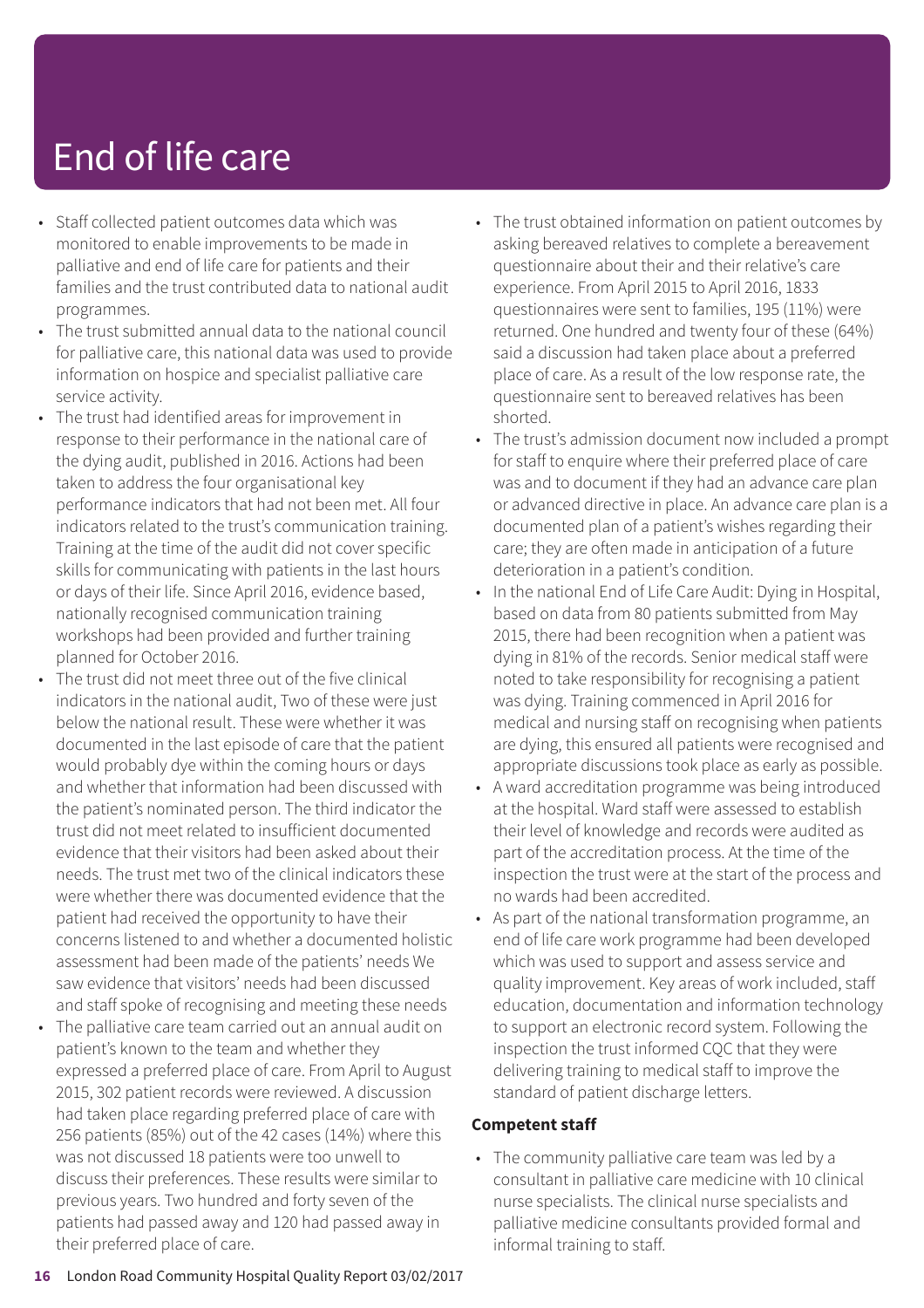- All the community palliative care team had received an appraisal within the previous 12 months.
- There was a dedicated facilitator in post to implement the AMBER care bundle across the trust which meant the training and implementation of the care bundle was consistent.
- There was an on-going end of life education programme to equip staff throughout the hospital with the skills and knowledge required to provide care to patients at the end of their lives. The training programme was role specific and included a general overview of the trust's approach to care in the last days of life, through to a full training programme on the priorities for end of life care for more senior and specialised roles.
- The training programme had commenced in April 2016. Data provided by the trust showed as of July 2016, of the 956 staff requiring essential to role end of life training, 204 (22%) had received recognising dying training, 191 (20%) had received symptom management, 527 (56%) had received care planning training and 71 (8%) had received communication skills training.
- Staff competence was assessed and training attendance monitored as part of the trust's implementation of the national transforming end of life care in acute hospitals programme. We saw the assessment document used to establish whether wards had achieved the required standard to be accredited. The required standard ensured a high level of knowledge.
- A nurse explained there were at least two end of life link nurses on one ward who cascaded their learning to the rest of the team. Training on end of life care was available for the ward staff. We saw where bookings had been made for end of life care training for September 2016. Nursing staff were prioritised for training depending on where they worked. Link nurses were a high priority for the training.
- Link nurses were based on each ward to enable information to be cascaded effectively to all staff. There was more than one link nurse from each ward and these were from varying levels of seniority on the ward. This was to ensure information was cascaded throughout the teams.
- There was a quarterly end of life care link nurse meeting. We reviewed minutes of a meeting held in June 2016 and confirmed that there was representation at the meeting from a ward at this hospital. Topics of

discussion included their role in supporting the ward team in their training as part of the programme for transforming end of life care across the trust and wards achieving accreditation.

- The trust's Mental Capacity Act (MCA) and Deprivation of Liberty Safeguards (DoLS) had recently been reviewed. We saw examples of educational materials used to train staff which included relevant practical examples to help staff apply these legal requirements correctly. MCA and DoLS training was delivered as part of staff mandatory safeguarding training. Training was delivered by face to face sessions and via e learning packages. E learning training was a 30 minute training session which had been tailored specifically to meet the trust's training needs and included information on restraint.
- Training on do not resuscitate orders was provided in the resuscitation training sessions. There was a prompt on the staff intranet to alert staff there had been amendments to the trusts do not attempt cardiopulmonary resuscitation DNACPR documentation.
- Training attendance records supplied by the trust for training sessions held on the Mental Capacity Act showed staff at the London Road Hospital had been able to access the training.
- Registered nurses received training to ensure their competence in using equipment commonly used to administer medicines to patients receiving end of life care. Records supplied by the trust showed ward staff had been assessed as competent in using standard syringe drivers. Training updates were provided every three years. A senior member of staff on one of the wards we visited confirmed the staff were able to use syringe drivers.
- Senior staff told us end of life care training had now been included in the induction training for medical staff starting at the trust.
- Ward staff had the opportunity to work alongside the clinical nurse specialists to develop their skills in symptom management. One clinical nurse specialist had part of their role (0.4WTE) assigned to the regional training programme for medical students.
- Five of the clinical nurse specialists within the community palliative care team were non – medical prescribers, and funding was in place for the other five clinical nurse specialists to have completed their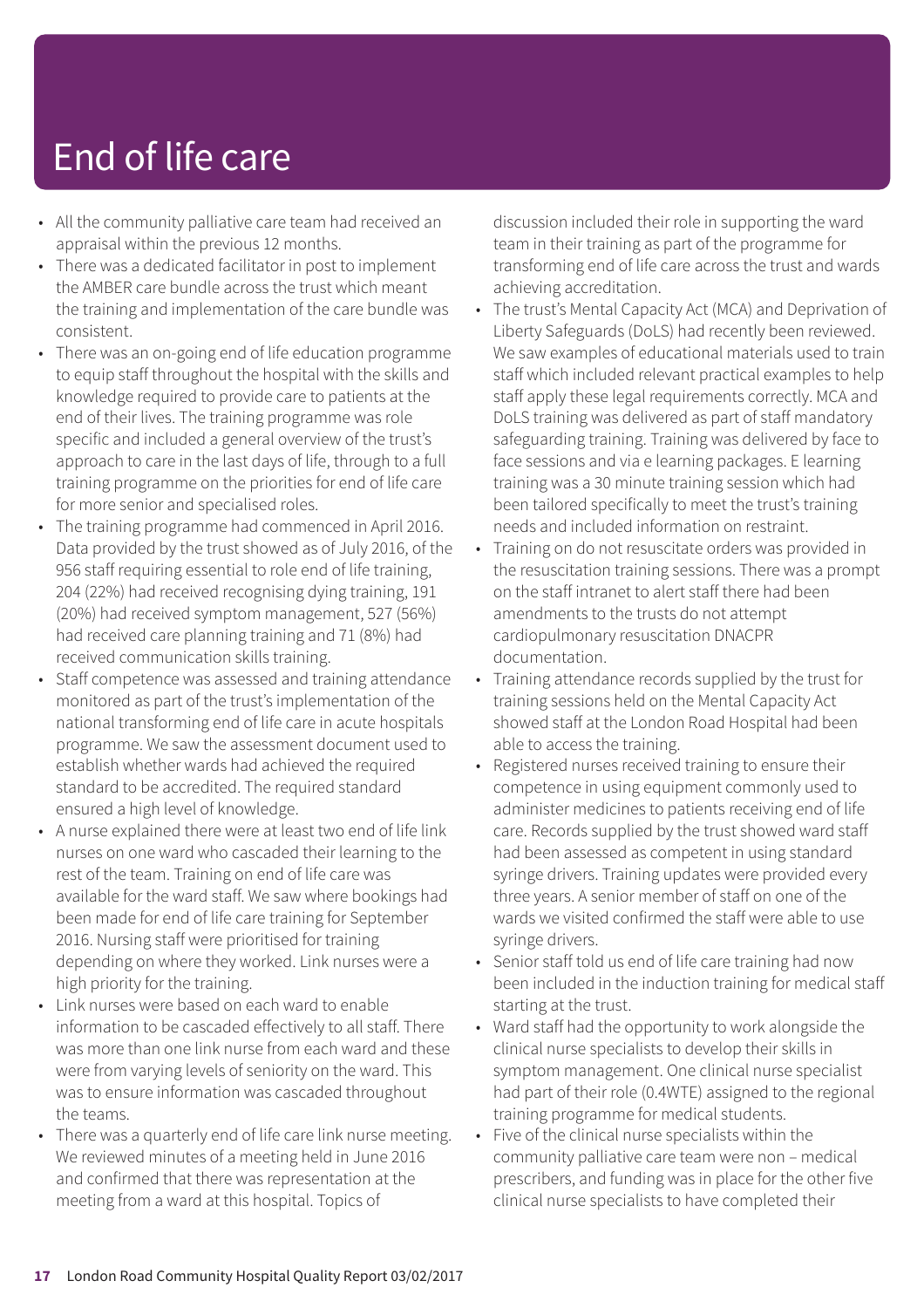training by 2019. In addition to prescribing new medications, the role enabled existing patient medications to be reviewed and stopped if they were no longer appropriate.

#### **Multidisciplinary working**

- Key leaders of the specialist palliative care service explained they had direct links with the regional specialist nurse in organ donation (SNOD) and attended meetings held by the regional organ donation committee. The regional SNOD was available to provide advice and support to staff, patients and families throughout the hospital
- Two staff we spoke with explained the specialist palliative care team were involved in patient care if specialist advice was required.
- One member of staff explained the dietetic service could be accessed through a referral to the Royal Derby Hospital team.
- At the time of our inspection the trust did not have an electronic palliative care coordination system. (EPaCCS) This is an electronic patient record system which provides health professionals both in the hospital and community, including GPs access to a patient's care records. At the time of our inspection the trust was involved in discussions with all relevant partners about the format this shared online record of care should take. In the meantime general practitioners would need to be updated about the care a patient had received in the hospital as they did not have direct access to the care records via an on line system.
- When a patient with a personalised end of life plan of care was discharged the patient's GP would be notified by letter about the discharge and their plan of care. If a patient passed away the GP surgery would be informed, this was included in the personalised care plan document for care after their death.
- Patients previously known to the palliative care team would automatically be flagged up on the hospital record system if they were readmitted. Where patients were admitted who were receiving or required end of life care and would benefit from specialist care but were not known to the palliative care team a referral would need to be made by the medical team
- Medical notes were a paper record. All members of the multidisciplinary team wrote in the medical notes, this ensured all health professionals had access to all the information and plans of care were shared and coordinated.
- Patients referred to the specialist palliative care team remained under the responsibility and care of their admitting doctor. The palliative care team advised on the patient's care, but did not take over, the patient's total management.

#### **Seven-day services**

- The community palliative care team, Monday to Friday 9am to 5pm and one member of the team was on duty on a Saturday 9am until 5pm.
- During this time the team provided face to face specialist advice, information and support to patients and staff throughout the hospital and community.
- Outside of these hours requests for advice/support are directed to the out of hours advice line operated by the Nightingale Macmillan Unit which is part of the Specialist Palliative Care Service.
- There was a consultant in specialist palliative medicine on call 24 hours a day seven days a week. The on-call consultant was contactable via the hospital switchboard.
- Physiotherapists and occupational therapists provided planned care to patients during the weekdays. At weekends there was an on call system in place for urgent physiotherapy treatment.
- The chaplaincy service was available at all times. Out of hours they were contacted via the hospital switchboard and staff we asked were aware of how to contact the chaplaincy service.

#### **Access to information**

- Staff had access via the trust's intranet to the Derbyshire Alliance for End of Life toolkit. The toolkit had been developed within the local region and provided a substantial resource of relevant, evidence based, current information on planning and delivering care for people in their last months, weeks and days of life.
- The two staff we asked knew there was information on the trust intranet to support them to plan and deliver care to patients in the final stages of their life.
- One member of staff knew about the Derbyshire Alliance Toolkit and located it via the intranet. Once on the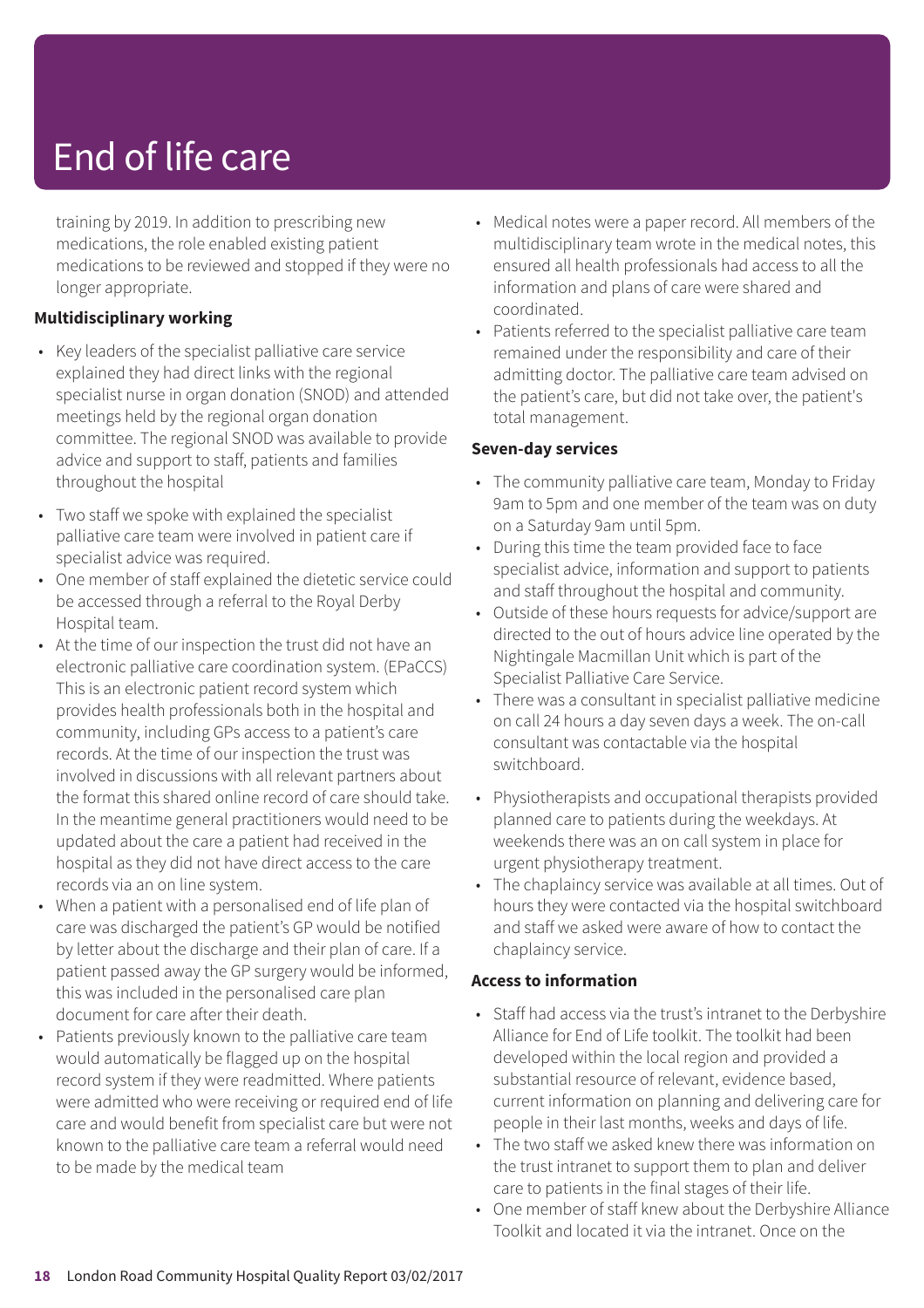intranet staff were automatically directed to the toolkit without needing to search for it by name. There was detailed information on the symptom management including pain relief available via the trust intranet.

- Without exception all the eight do not attempt cardio pulmonary resuscitation (DNACPR) forms we reviewed were located at the front of the medical notes which made them easy to locate.
- Staff explained they would be informed at handover of patients who were not for resuscitation. Where patients were admitted during the shift they would refer to the patient's medical notes for information on the patient's resuscitation status. We saw a copy of the nurse handover sheet and this contained a record of which patients were not for resuscitation. The nurse provided us with these details and this correlated with the resuscitation status in the patient's medical notes we reviewed.
- On one of the wards we visited the medical notes were stored within a clinical room where access was restricted by a coded lock. Patient's nursing care plan documents were kept in patient areas and were readily available to staff.
- We saw the end of life care resource folder on one ward. The staff knew where this resource was and knew what information it contained.
- Patients who had previously received care from the hospital palliative care team would be flagged on the electronic records system should they be re admitted to the trust. Where patients were not previously known to the team, then the team relied on the patient's medical team referring them for an assessment.

#### **Consent, Mental Capacity Act and Deprivation of Liberty Safeguards**

- We reviewed eight do not attempt cardiopulmonary resuscitation (DNACPR) forms. These forms were all easily identifiable, being red, located at the front of the medical notes, and were legible and accessible to staff. Senior staff at the trust staff informed us the DNACPR forms had been reviewed and amended. The forms now incorporated a two stage assessment required by the Mental Capacity Act to determine whether a patient had mental capacity and if not, why this was the case.
- The two stage test on the form specifically related to the one decision, whether a patient had the mental capacity to hold discussions about their DNACPR decision.
- Of the eight DNACPR forms we reviewed, two had a documented decision that the patient had mental capacity at the time the decision regarding resuscitation was made. On the other six forms, where a decision had been documented that the patients didn't have mental capacity, four had the two stage mental capacity assessment fully completed. On the remaining two forms, each had one stage of the two stage assessment not recorded on the form.
- On one form a patient had been admitted to the hospital with an existing DNACPR in place from the community. In line with trust policy a new DNACPR form had been completed and placed in the front of the patient notes. From the information on the form and in the patient notes it was not clear whether the patient's mental capacity had been reassessed or if a discussion had taken place with the patient's family. We raised this at the time of inspection and the staff member had a very good understanding of the trust policy. The following day we were updated that a review of the patient's current condition had taken place on admission and that the patient's family had been kept up to date.
- Where possible discussions had taken place with patients about their resuscitation status and these were documented on the forms. Records of discussions which had taken place with relatives were recorded on all of the forms where patients had been assessed as lacking mental capacity in relation to the resuscitation decision.
- The trust carried out quarterly audits of DNACPR forms. In January 2016 as part of a trust wide audit, five DNACPR forms from two wards at the London Road Hospital were reviewed. All had been signed by a consultant and discussions from speaking with patients and family were recorded. These results were comparable with our findings on inspection. During the trust DNACPR form audits that have been completed during 2016 there have been no DNACPR forms in use at this hospital to include in the audits on the days they have taken place.
- Patient admission documents had been recently amended to prompt staff to consider if a patient may lack capacity in relation to a specific question at the time of their admission. That question was whether they were able to understand the information being provided to them about what the nursing care may entail.
- At the time of the inspection we saw one patient had a Deprivation of Liberty Safeguards (DoLS) authorisation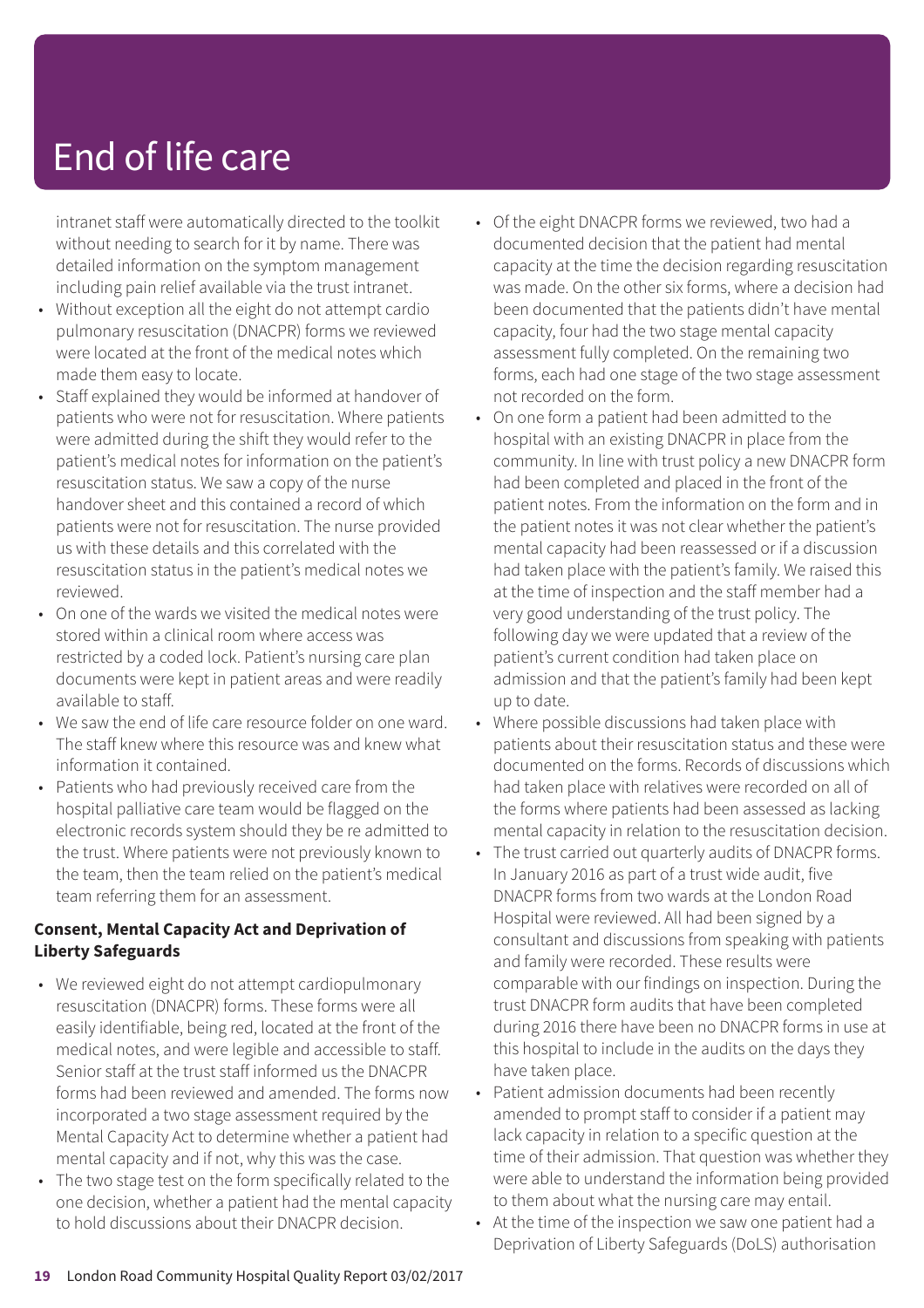in place. We reviewed the associated documentation in the patient's medical notes and saw that a Mental Capacity Act assessment had taken place and a best interest checklist had been completed.

- Trust managers spoke of being aware and taking note of the Department of Health Guidance issued in October 2015 on DoLS. This document provided specific guidance on taking a proportionate and sensitive assessment when considering whether a DoLS application was required for patients cared for in their last days of life. The patient admission documentation had been amended to include a prompt for staff to consider whether a patient was under a Deprivation of Liberty at the time of their admission.
- There was a documented trust procedure if a patient lacked capacity and a best interest decision needed to be made. By following this procedure and using the trust documentation staff would ensure the correct person would make the decision by taking into account any advance decisions made by the patient.
- Consent training was provided to all junior medical staff. The trust provided us with a copy of the training material which was comprehensive and relevant for their role.
- On the front of the patient's record of care documentation there was a statement it could only be read by their family and friends with the patient's permission.